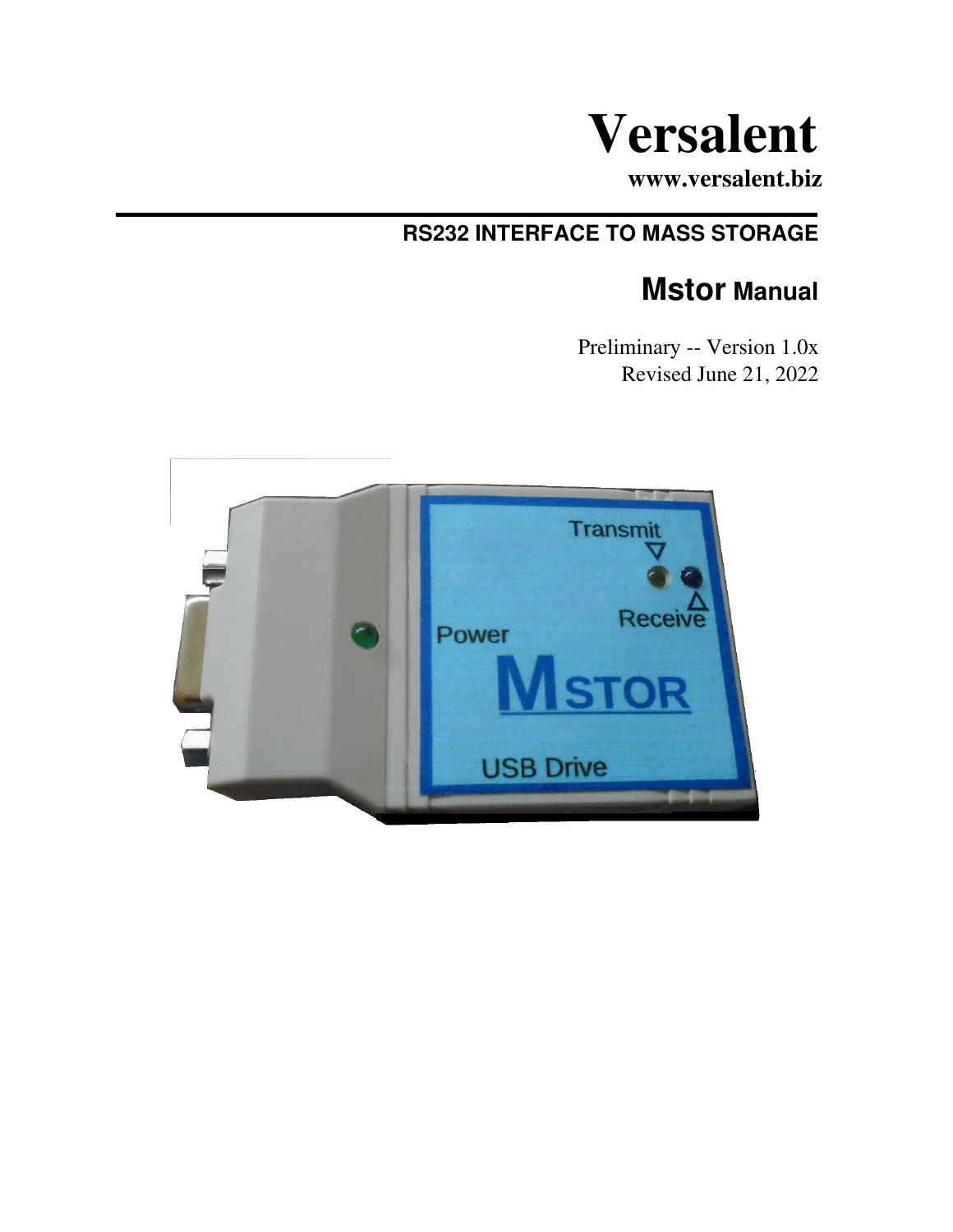# **General Description :**

Mstor is a small 3"  $X$  2"  $X$  1" module that allows a standard USB drive of up to 16 gigabytes to be accessed with non-USB systems through an RS232 port.. As a USB host it provides the FAT file system management allowing even the smallest of microcontrollers to use mass storage. RS232 data transfer speeds are slow compared to a standard USB connection, but systems which had no disk interface now have a means of accessing large storage. Mstor is intended for use as local or remote storage in any system with no USB accessibility.

Mstor communicates with a host through an RS232 interface using simple two-character commands. The initial commands to Mstor are always sent using no protocol, just a string of characters. And to accommodate hosts with small receive buffers, multiple data transfer protocols are provided. Data can be transferred in three ways:

- 1) a *short sequence of bytes* no data grouping or data blocking is used, just a (short) sequence of bytes is sent without any protocol. This is used for commands to Mstor and for responses to the host when that response is just a few characters. Any commands which return more than 15 characters to the host use one of the following request/response protocol methods so that even hosts with tiny receive buffers can throttle their incoming data to prevent data loss. This communication scheme is referred to as 'no protocol'.
- 2) a *grouped stream of bytes* without any framing or error checking. This can be a large amount of data (such as an entire file) so it is transferred using a request/response protocol. A pre-set *group-size* defines how many bytes are returned each time the receiver sends a single character group-request to the sender. This scheme provides inherent 'data throttling' and is referred to as 'stream protocol'. Group-size can be set from 16 – 250 characters. The receiver cannot request the re-transmission of a group.
- 3) a *block-framed format* containing check characters for improved data integrity. Block sizes can be set from 16 to 250 bytes and the contained block check characters can be a 16-bit checksum or an optional 16-bit CRC. The receiver requests each block with a single block-request character, and can then ask for the next block, or a retry of the last block depending on its validation of the check characters. This scheme provides for 'data throttling' and error correction, and is referred to as 'block protocol'.

The FAT formatted USB drive is compatible with PC drives so data files can be accessed/edit/transfer between a PC and your non-USB system. Mstor can traverse through a directory structure using the 'C'hange Directory command and operate on files throughout the directory tree.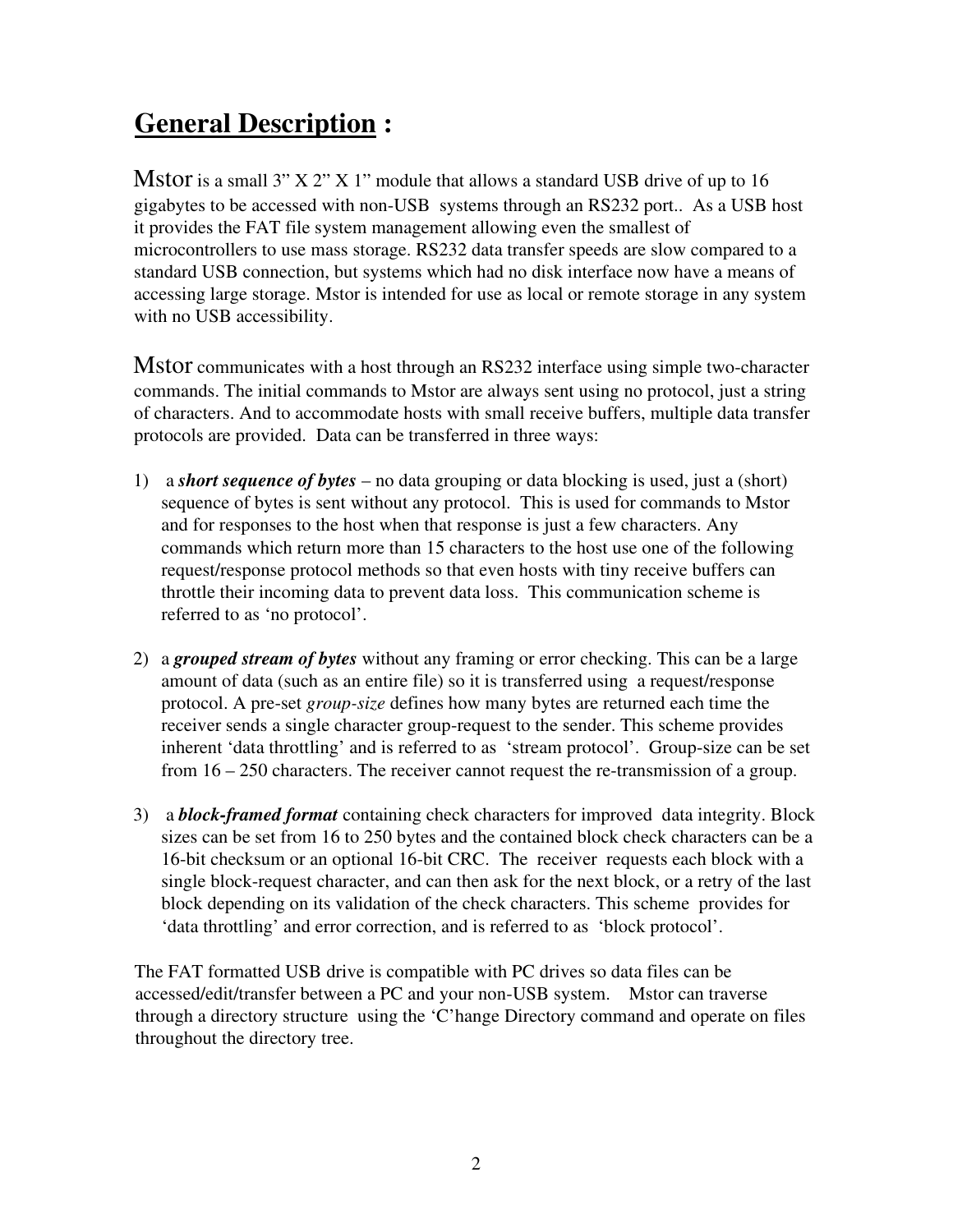*File and Directory names MUST be in 8.3 format – although Windows allows the use of long-winded names, Mstor does not. Directory paths such as SubDir1/SubDir2/filename.ext are limited to 60 characters.* 

The term 'characters' often refers to ASCII characters which are 7-bits – but to Mstor all characters are 8-bits so throughout this manual, the terms 'bytes' and 'characters' mean the same thing… 8 bits. ASCII non-printable characters such as ACK (0x06), NAK (0x15), CR (0x0d) are shown in this manual enclosed in  $\{\}$  brackets such as  $\{ACK\} \{NAK\}$  (CR).

# **!DATA SAFETY!**

**As with PC's, random unplugging of an active USB drive can result in partial or complete loss of data and/or corrupted drive formatting. BEFORE REMOVING A USB DRIVE FROM Mstor, it should be powered-off using the &PF command. Visually check that the USB drive's LED goes out, and Mstor's power LED flashes quickly – indications that the drive is powered down. (Similar to Windows 'Safety Remove' function.)** 

**Unplugging Mstor from its power source while its USB drive is active can also cause data loss. The USB drive should be powered-off first.**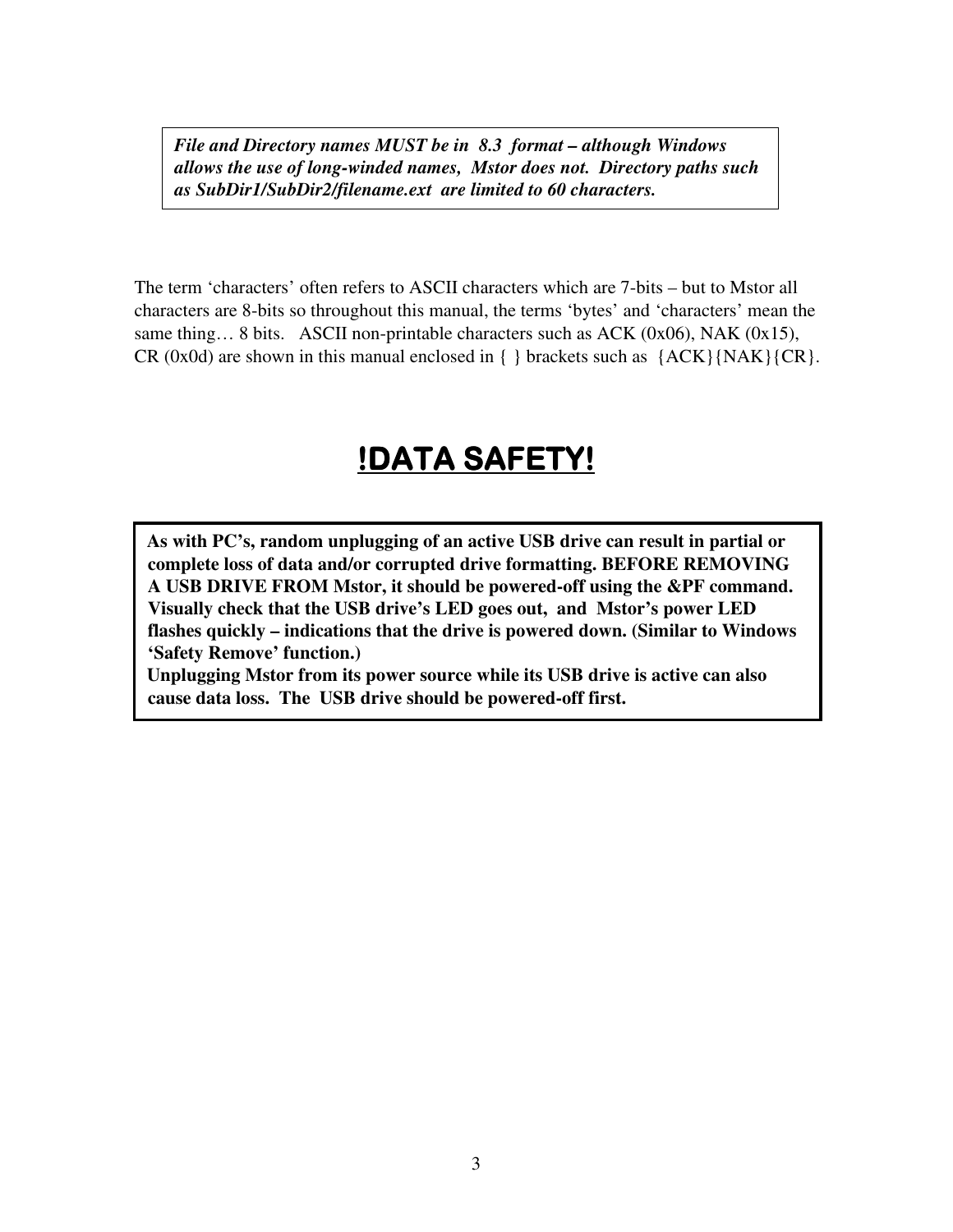# **Detailed Description:**

# **Commands and Modes:**

All command identifiers are two characters .. an ampersand '&' followed by a command letter. That is followed by optional command parameters and terminated with a carriage return  ${CR}^*$ . The response is  ${ACK}^*$  for a valid and accepted command, or  ${NAK}E$ xx for a rejected command. (xx is a two-decimal-digit error code). And for commands that return data, another {ACK} is sent after the completion of the data, or {NAK}E-xx on user-abort.

For disk read /seek/write/append operations, the host uses streaming mode commands (  $\&R, \&S, \&W, \&A)$  or block mode commands ( $&R, \&S, \&W, \&A)$ ). As above, Mstor first responds with {ACK} or {NAK}E-xx. Following an {ACK} the transfer begins and when the transfer is complete another {ACK} is returned. Stream and block timeouts are in effect to resume operation from any unexpected conditions.

 $*$ {ACK}=0x06, {NAK} =0x15 are ASCII characters noting command acceptance/rejection. ,  ${CR} = 0x0D$  is the command terminator character

# **Mstor Modes of Operation:**

Mstor is always in one of several modes:

- 1) **Command Mode** -- The Mstor command processor is idle, and it can receive and execute any of its available '&' commands from the table below.
- 2) **Write/Append Stream Mode** Mstor has received a streaming Write or Append command  $(\&\mathbf{W},\&\mathbf{A})$  and is in the process of streaming all incoming data from the host to the USB drive. It will not accept any new & commands until this process completes or times out. The host initiates this mode, sends all data, then ends it by sending the predefined END\_OF\_SEQUENCE (EOS) string (not stored to disk). EOS is a message appended to the data stream to inform Mstor that there is no more data and the write process is complete.

A fail-safe scheme for ending this mode uses the ' stream-timeout' which is set by the user. If this period of time passes with no characters received, Mstor automatically ends Stream Mode and re-enters Command Mode. It is fail-safe because it does not rely on the host, or receipt of a valid EOS. The Stream-Timeout is set in 100ms increments from 100ms to 25.4 seconds (1 to 254), or to 255 which sets the timeout period to 'indefinite' disabling the feature. (Refer to the 'o' command).

After initiating the command and receiving an {ACK}, the host monitors for grouprequest characters.. Each time it receives any character (other than  ${NAK} = abort$ ),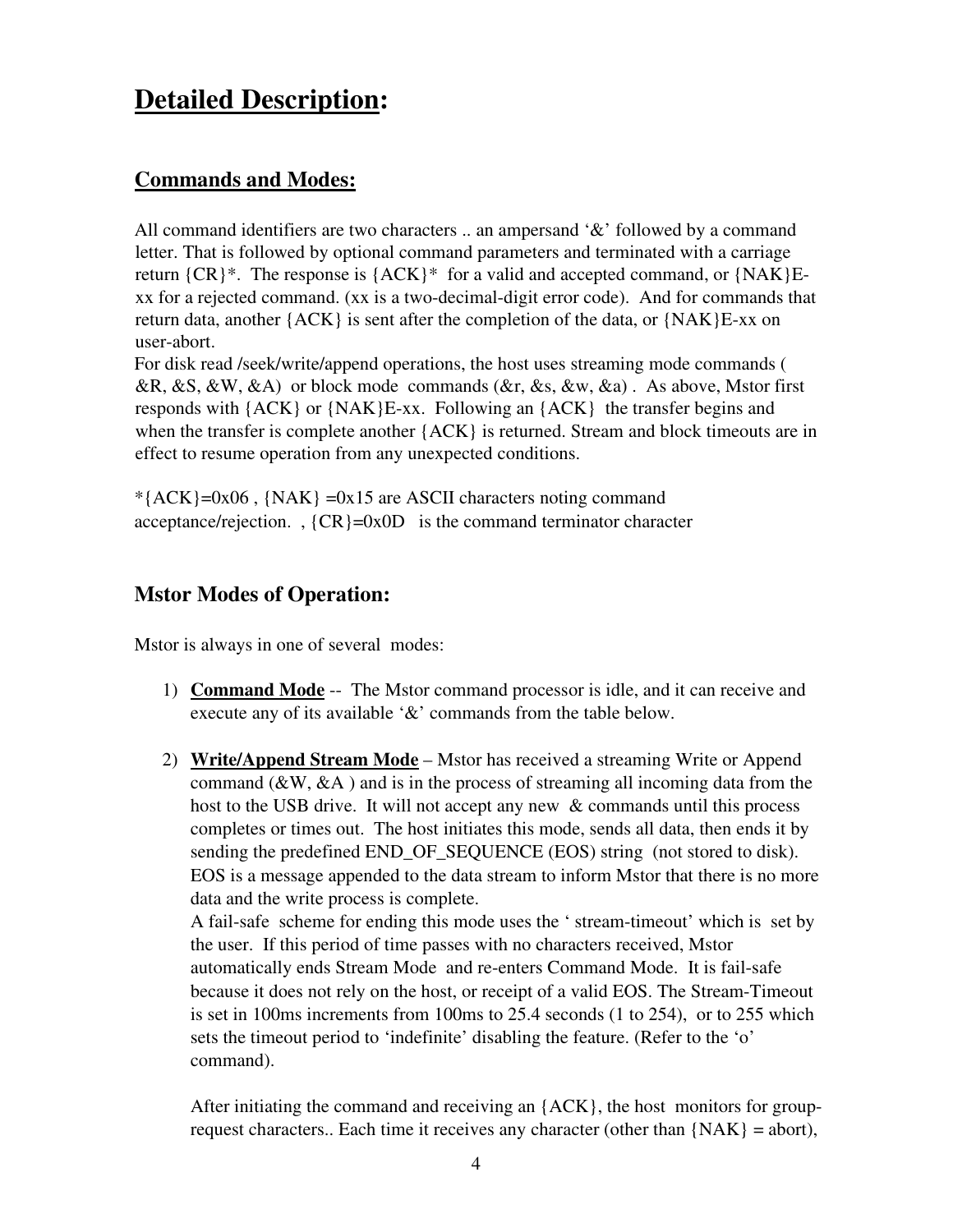it sends another group of characters using the preset Group-Size (see g-command). *Groupsize* can range from 16 to 250 characters.

3) **Write/Append Block Mode** -- Mstor has received a Write/Append command (&w, &a) command and is expecting the host to send formatted blocks of data in response to 'N' (next block request) characters. Mstor can also send {NAK} to abort the mode, or any other character to request a block retry. After issuing the block request Mstor waits for up to the *blocktimeout* period for a block character to be received. The  $2<sup>nd</sup>$  character received is the block's data-payload length so when  $[data-payload + 5]$  characters have been received the block is complete and Mstor validates/processes it. If the check characters are validated, the data is written to disk and the next block is requested.

If a block fails to validate, Mstor flushes the block from its buffer and requests a retry of the last block. An incomplete block (or no response) causes a block timeout -- anything received is flushed and a retry is requested*. (The host must NOT send any un-solicited blocks/characters during this process. ).* When the host has no more data to send, or it wants to abort for any reason, it sends an empty block containing zero data bytes . Mstor responds with an {ACK} indicating that the command is complete and returns to Command Mode. Sample code available at www.versalent.biz/downloads/Mstorcode.c

4) **Read/Seek Stream Mode** -- Mstor has received a streaming Read or Seek command  $(R, \& S)$  and is in the process of streaming data from the specified file to the host It will not accept any new & commands until this process completes or is aborted. Mstor responds with {ACK}< filesize> ( *filesize* is a string of decimal digits representing the total number of bytes in the file, or from the 'Seek' position, that will be returned.) Mstor will then stream a single group of bytes in response to any non-{NAK} single-character group-request from the host. {NAK} issued as a group-request aborts the process. There are no framing or error checking characters in the stream. *Groupsize* is pre-defined as 16-250 bytes per request which allows the host time to process each group from its buffer before requesting the next group. This request/group-response process continues until <filesize> bytes have been received, or the host sends a {NAK} to abort, or the Stream Timeout period passes with no host requests received. Mstor issues an  ${ACK}/ {NAK}E-xx$  and returns to Command Mode.

5) **Read/Seek Block Mode** – Mstor has received a block Read/Seek command (&r, &s) and is in the process of returning formatted data blocks in response to host block-requests. When the command is issued with a valid filename, Mstor responds with an  ${ACK}$ , and awaits the first 'N' to return the next block. If the specified file, or directory could not be found, Mstor returns {NAK}E-xx (xx is a two decimal-digit error code). If a received block fails to validate, the host should request a retry (any character other than an 'N' or {NAK}). The host must implement its own timeouts as necessary to request a retry if an incomplete block is received after a period of time. (The 2<sup>nd</sup> byte of each block specifies the number of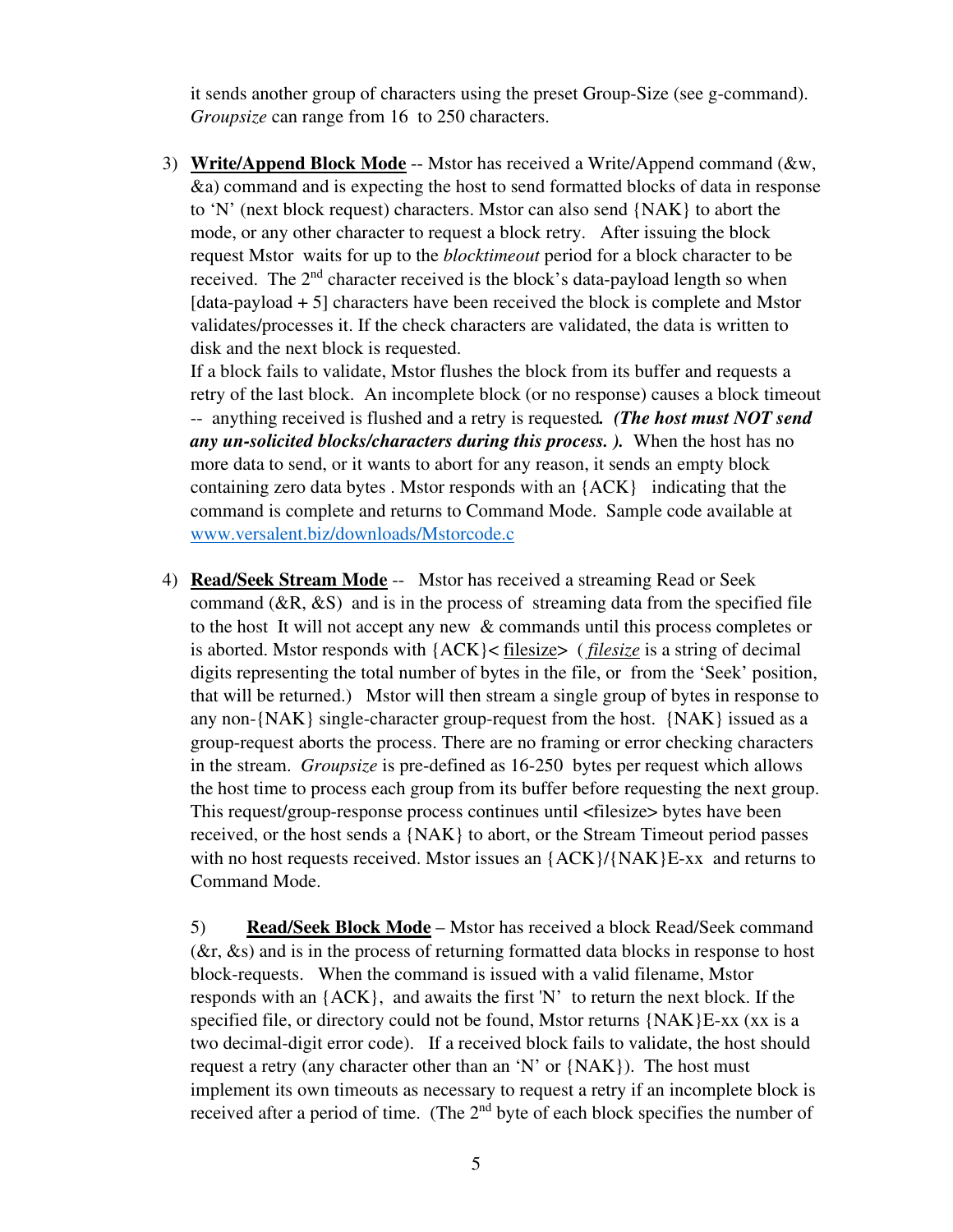data bytes contained). Mstor signals the end of data by sending a zero-byte block. Sample code available at www.versalent.biz/downloads/Mstorcode.c

6) **List Files Stream Mode** -- Mstor has received a stream List Files command (&Lpath/mask). After responding with an {ACK} it streams a list of file 'items' (see below) to the host. In this mode Mstor responds to {NAK} by aborting the process, or any other character to return the next group of characters. This request/group-response process continues until the last file item is sent, or the host aborts, or the Stream Timeout period passes without a host request. Immediately after sending the last file item, Mstor sends an {ACK} and returns to Command Mode.

 If a path is included a file mask must also be included such as  $&L/mydir/nextdir/*.*$ . The list contains all the matching files items in the specified directory and each item contains:

Filename [SP] Create-date [SP] Create-time [SP] Size {CR}{LF}

Filename is 8.3 format [SP] is an ASCII space Create-date is MM/DD/YYYY format Create-time is H:MM:AM format Size is the number-of-bytes, or if  $> 999$ , number-of-kbytes i.e. 23k {CR}{LF} newline separator to support display on a screen

7) **List Directories Stream Mode** – Mstor has received a stream Directory List command  $(\&D)$ . After responding with an  ${ACK}$  it streams a list of subdirectories items at this level in the tree. The list contains the same item format as above for file items format above and each group of characters arrives in response to the host issuing a group-request character. {NAK} aborts the process. After the last directory item Mstor sends an {ACK} and returns to Command Mode.

#### **Streaming Mode Transfers:**

In streaming modes, just like with block-transfers, there are regular handshake exchanges between sender and receiver so the stream is not continuous as that could overrun a receiving buffer especially at high baud rates. When the receiver is ready for the next *groupsize* group of bytes, it sends a single character to the sender as a group-request. There is no error checking, or re-transmission capability. The sender delivers the next *groupsize* sequence of bytes or less if no data remains. Stream-Timeout provides built in lockupprevention so the sender does not wait indefinitely for a request. Stream modes are the simplest to use but should only be used with data that can tolerate an occasional error, or files that contain their own CRCs. G*roupsize* should be set to a value less than or equal to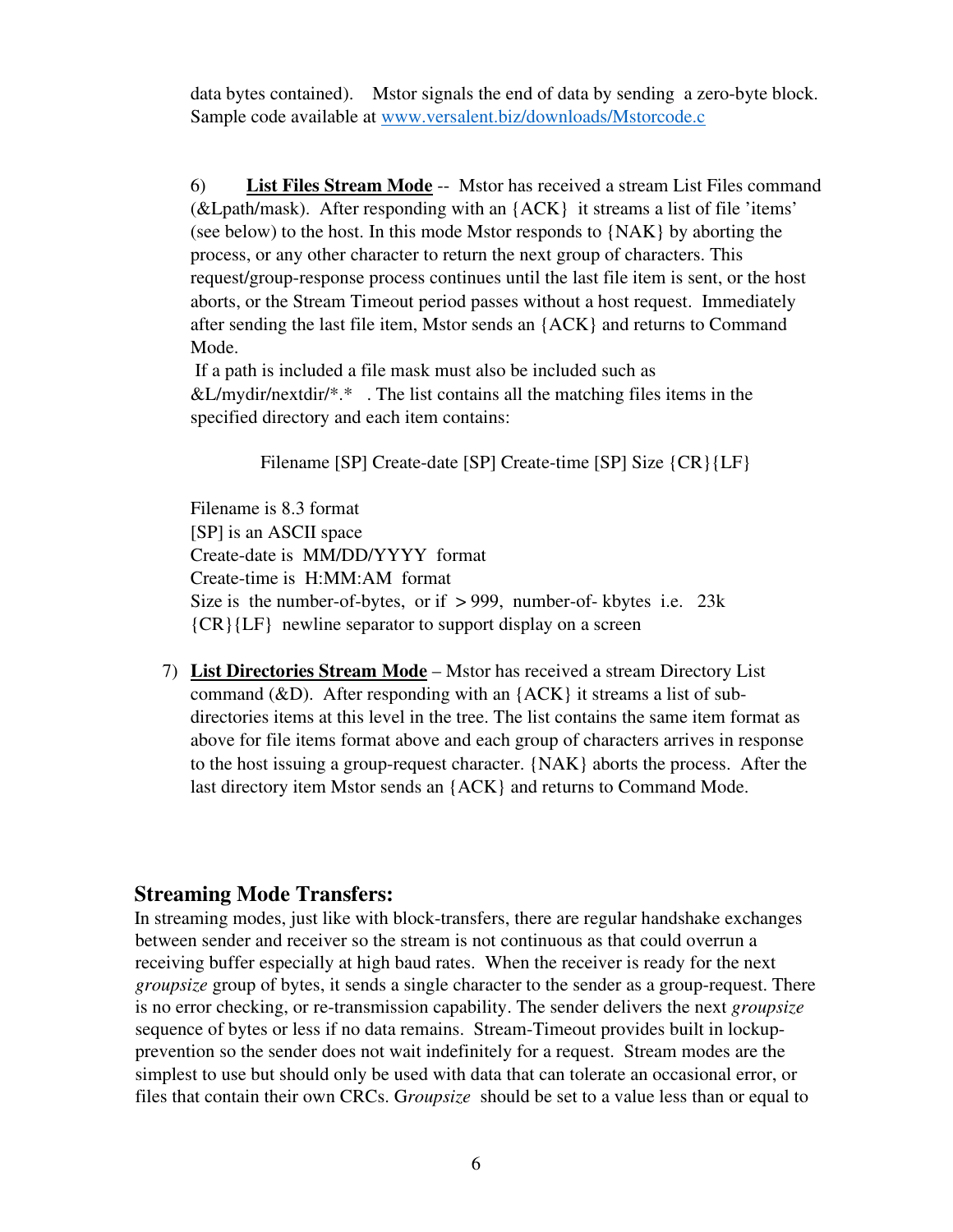the size of the host's receive buffer and it should empty its buffer prior to sending an Mstor stream command to insure that there is room to buffer the response.

#### **Block Mode Transfers:**

A *block* refers to a framed payload of data bytes and each block adds 5 framing characters to that data. In block modes, the receiver requests each block – similar to streaming modes – however the receiver has the option to request a block-retry if a block's check bytes do not validate. Block requests also use a single character -- 'N' for next block, {NAK} to abort the command, or *any other character* to retry the last block. Blocks are framed with  $\langle \rangle$  < > characters if in response to a 'N'ext block request, or framed with [ ] characters if it is the response to a retry. This scheme allows the receiver to correctly manage blocks even if the request characters themselves (which are not error-checked), get corrupted.

#### **Block Format:**



If the block is a 'retry' the framing characters are changed from  $\lt$  to  $\lceil \cdot \rceil$ . See above.

**C** is a single binary byte noting the count of *data* bytes in the block. It can be no larger than Mstor's currently configured [blocksize -5] . Refer &B command.

**Data-bytes ..** the 8-bit binary data payload of this block.

- **KK** represents two binary 8-bit check characters that form a 16-bit checksum, or a 16-bit CRC (if CRC enabled). It is computed from all block characters except the two check characters. The high byte is left-most.
- **< > or [ ]** are the block framing characters. Most blocks use **< >** however if the receiver fails to validate a block's check characters, the receiver should request a block retry (sending any character except 'N'=next or {NAK}=abort). This system allows the receiver to handle even corrupted request characters -- by checking the framing characters which are included in the check-character calculations, the receiver can determine if its request was received correctly – and whether it has received a 'next' block, or a 'retry' block, and handle the data accordingly.

Block characters are transmitted starting at the left-most character.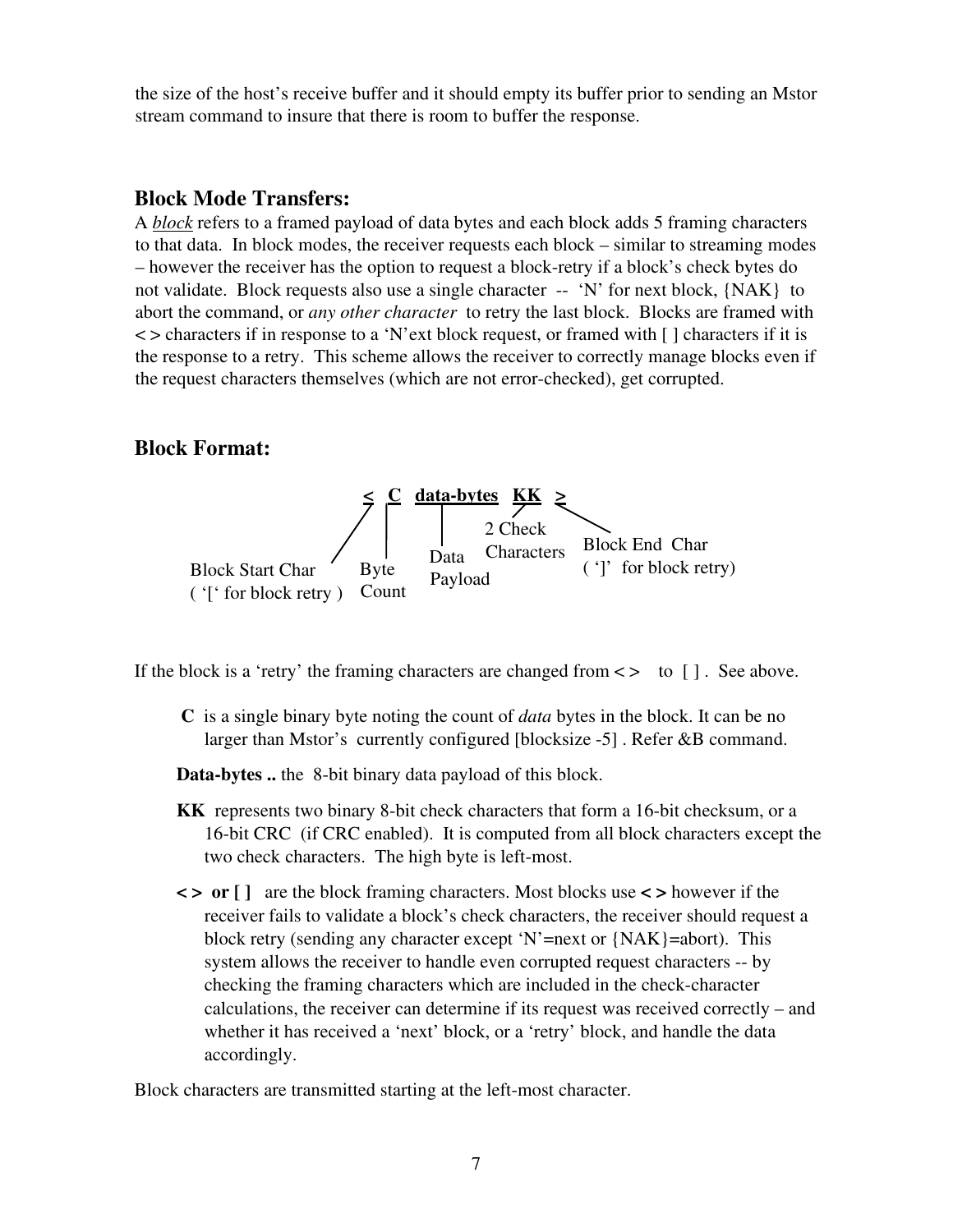#### **Mstor Transfer Timeouts:**

Transfer timeouts provide for recovery from unexpected states. Since Mstor operates asynchronously with its host, timeouts provide for automatic recovery from states that would otherwise lockup further interaction. For instance, if Mstor is waiting for data that never arrives, it recovers. There are two timeouts – one for streaming transfers, and one for block transfers. Each can be set from 100ms second to 25.4 seconds in 100ms increments (setting  $= 1$  to 254), or disabled with a setting of 255.

**Stream Timeout –** In *Stream Write/Append Modes*: While Mstor is receiving a stream of data to write to disk, if the stream stops for more than this time period, Mstor terminates the mode, returns a  $\{NAK\}E$ -xx (xx = two decimaldigit error code), and returns to Command Mode. This mechanisms prevents Mstor from waiting indefinitely when no more data is going to arrive. The host should set this value to longer than the longest anticipated delay which can occur in its write-data-stream process.

> In *Read/Seek Modes***:** While Mstor is returning a stream of disk data to the host, if the host stops making group-requests for longer than this period, Mstor terminates the mode, returns a {NAK}E-xx and returns to Command Mode.

**Block Timeout --** In *Block Write/Append Modes*: While Mstor is requesting/receiving blocks to write to disk, if it makes a request and the host does not respond within this time period, Mstor re-issues its last request a maximum of 3 consecutive times before it issues a {NAK}E-xx error, aborts and returns to Command Mode.

> In *Read/Seek Modes***:** While Mstor is reading the disk and responding to block requests from the host, if the host does not request a block within this time period, Mstor closes the file, issues a {NAK}E-xx error and returns to Command Mode.

# **Mstor End\_Of\_Sequence (EOS) string:**

When **writing/appending data in streaming mode**s .. the data stream cannot inform Mstor when end-of-data occurs using any single character since they are all valid file characters. At the end of data the host could simply stop responding to group-requests and Mstor will timeout and terminate the mode – however this is an error-termination scheme not intended for normal operation. Instead, to inform Mstor when the data stream is complete and to exit gracefully without error, the host appends a predefined **End-Of-Sequence (EOS)** string to its data stream – a sequence of 16 characters that Mstor recognizes as the end of data. The **EOS** should be a sequence that is unlikely to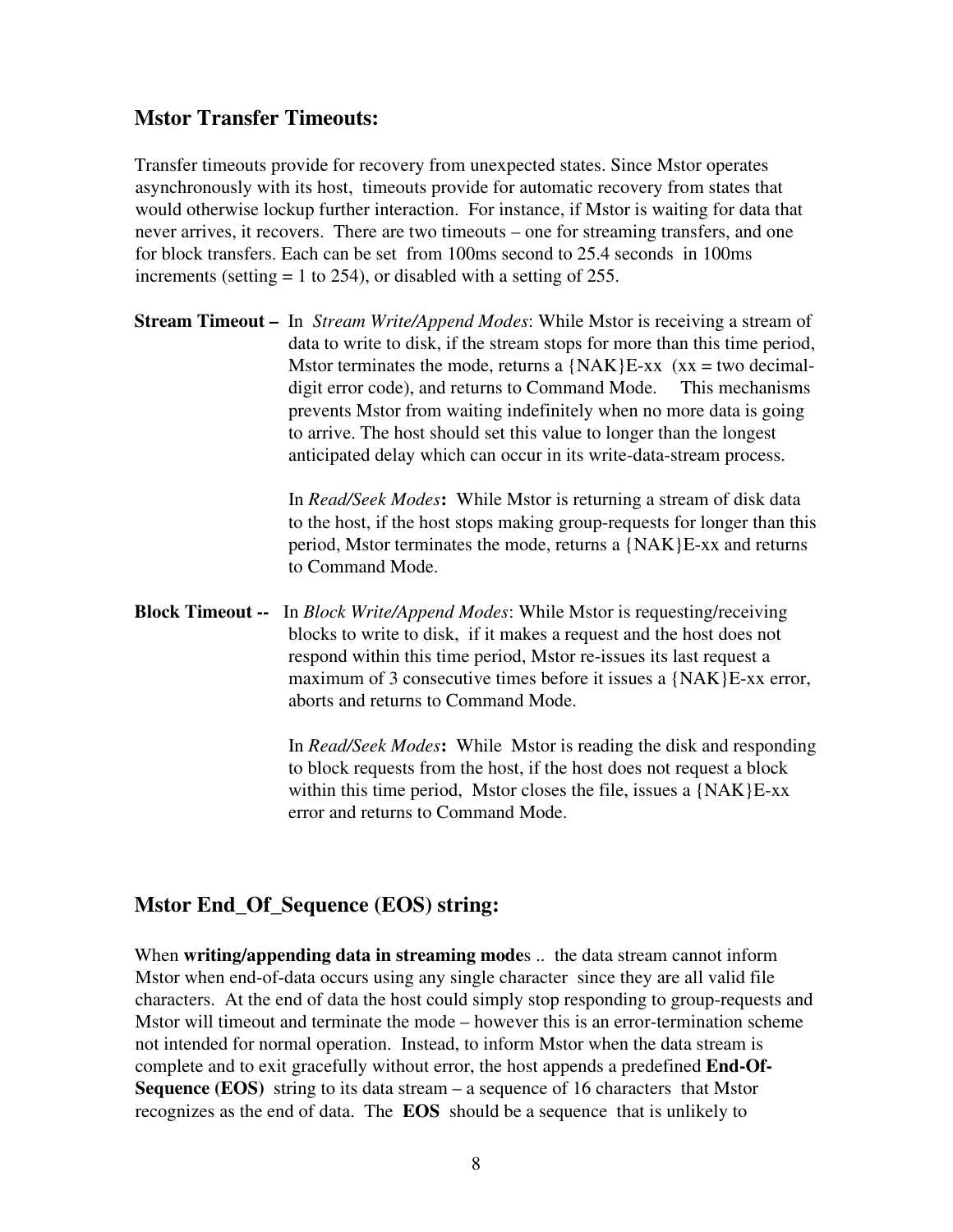'accidently' appear in the data stream. Like a computer password, it should not contain sequential characters like ABC or 567…. A more random mix of 8-bit values is much less likely to exist in file data. Mstor continually scans the incoming data stream for this sequence. Additionally this sequence must be followed by at least 250ms of quiet-time (no characters received). When these conditions occur, Mstor closes the file and terminates the transfer mode. See the &E command below to use the default Mstor sequence, or create your own – this string/array is stored in non-volatile memory. If there is not 250ms of 'quiet' time after EOS is detected, Mstor continues to accept-and-write the incoming data.

*[Note that streaming read commands do NOT use EOS because Mstor responses start with the number of bytes to be returned (the <filesize>). Refer to the &R command. Since the host knows how much data to expect, Mstor does not need to signal the end of data.]*

#### **Streaming vs Block Transfers:**

Although the streaming read/write/append modes are the simplest to implement, they offer no error detection/correction. This makes these modes more suitable for data that is not 'bit-critical' – like audio streams, video data, text files or other data uses that can tolerate an occasional bit error. For data that must be accurate, the block modes are provided. Data is transferred in framed blocks that contain checksums/CRC's and allow the receiver to request retransmission of any block whose computed check characters do not match those within the block.

#### **File System Limitations:**

Mstor provides the filesystem which allows a host to read/write/edit/move/copy etc files throughout the USB drives directory structure. Wildcard masks are only allowed with the List Files (&L), and List Directories (&D) commands. This means that Mstor cannot operate on batches of files .. for instance cannot delete or copy groups of files like a PC. Filepaths can use either a foreslash '/' or backslash '\' character between directories. Mstor provides a real-time battery-backed clock to maintain file time stamps. The battery recharges during powered usage and lasts up to 3 months with power removed.

#### **Mstor Data Transfer Speed:**

Transfer speeds are limited by the serial port speed, disk seek/read speeds, and request/response interaction. At 9600 baud Mstor can stream 1k bytes per second and at 115k baud about 6k bytes per second. (streaming commands are &R, &W, &A). Block mode (&r, &w, &a modes) transfers are slightly slower since there are 5 overhead bytes surrounding the data in each block. The lowest baud rate of 1200. while very slow, does provides for the greatest distance to remote storage (120 bytes/sec at over 300 meters).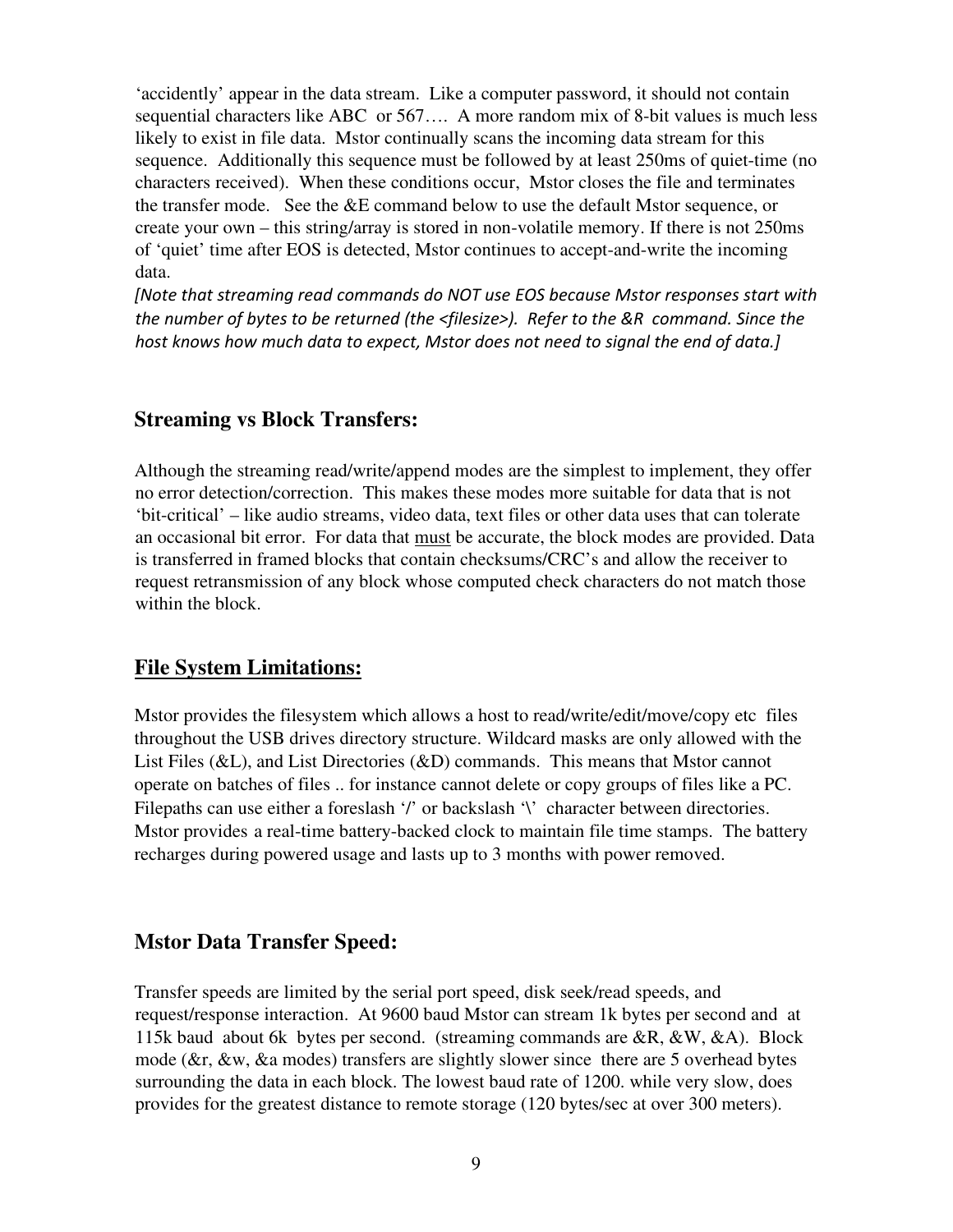# **Directory and File Names:**

All directory and filenames must be in 8.3 format. The top level (root) directory is identified by a single '/' or '\' character. Commands can be executed while in any directory, and can operate on files in any other directory using the appropriate path ahead of the filename. Paths starting with the '/' start at the root directory and follow the specified subdirectory path. So to delete Myfile which is two levels down under the root directory (while in any other directory), use :

&F/subdir1/subdir2/myfile{CR}

Or to delete Myfile which is two levels down below the current directory, use:

&Fsubdir1/subdir2/myFILE{CR}

Or to delete Myfile which is the current directory, no path is necessary, simply use:

&FMYFILE{CR}

Notice that the case of myfile in the above examples is different in every example. The file system is case-insensitive, so myfile matches with MYFILE and MyFile.

The double-dot syntax is available to specify a directory one level up from the current position in the directory tree. With Mstor currently in the botmdir directory:

| (path from the root)                                           | /mydir/mydir1/nextdir.dir/botmdir    |
|----------------------------------------------------------------|--------------------------------------|
| To move up one level issue $\ldots \&C.\$ {CR}                 | (moves to /mydir/mydir1/nextdir.dir) |
| To move up two more levels, $\ldots$ &C {CR} (moves to /mydir) |                                      |

Path/filename strings can be a total of 50 characters long. However command strings are limited to 80 characters, so paths may have to be shortened for multi-file commands.

#### **Directory Structure Complexity:**

While there are no commands to return the entire directory tree, the  $\&C{CR}$  command with no parameters provides the complete path from the root directory to the current directory. Ex: /mydir/mydir1/nextdir.dir/botmdir

If using a drive containing a complex, multi-branch directory structure, Mstor's host must have knowledge of that structure in order to navigate the tree. Without any visual representation of the directory tree, it is suggested that the tree structure be kept as simple as possible to keep navigation manageable.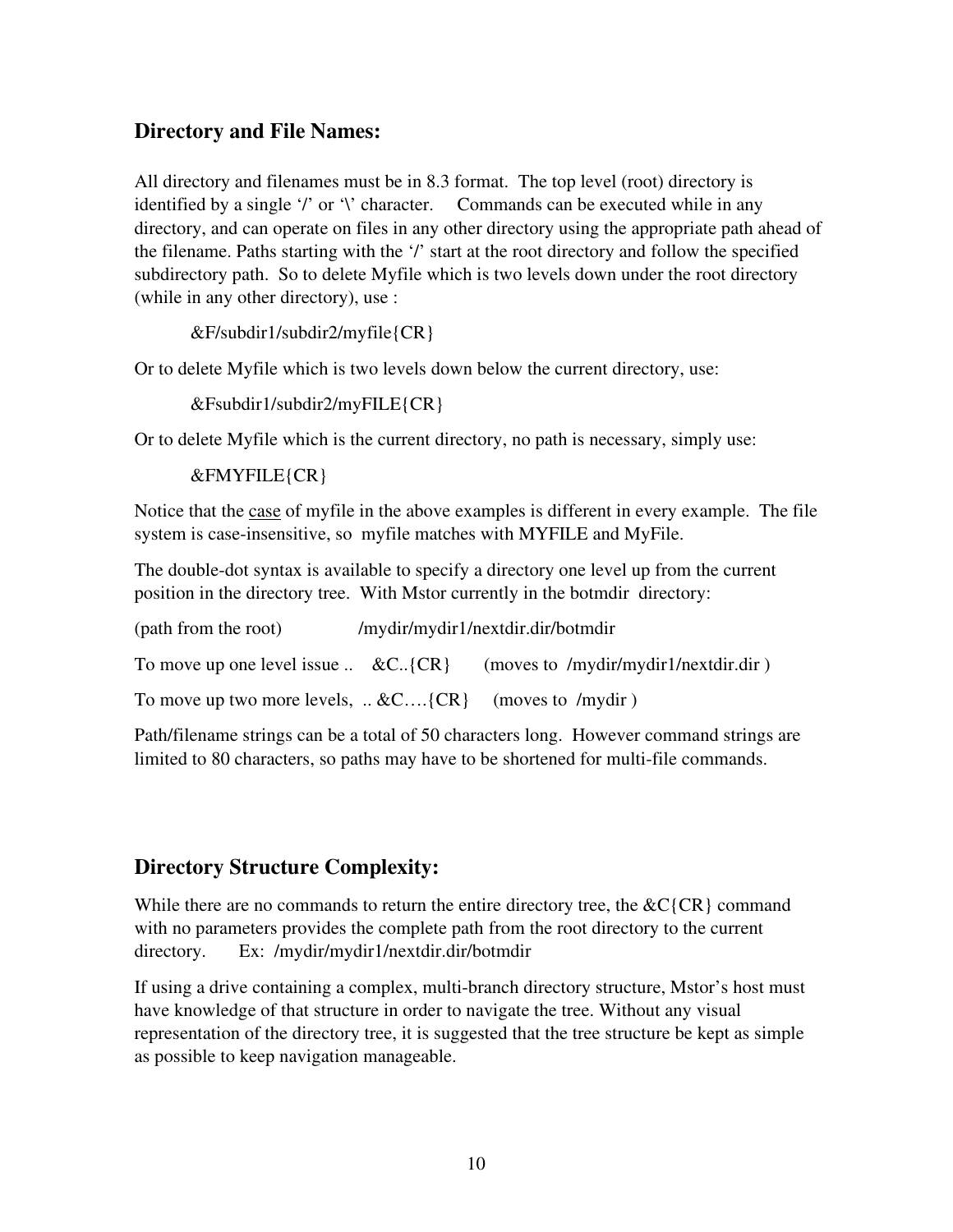# **Mstor Commands:**

Commands consist of the ampersand '&' character followed by a command character, followed by command parameter(s), and ending with a  ${CR}$  carriage return. Commands must be issued one-at-a-time and the host must wait for a response of {ACK} or {NAK} which may be followed by additional information. Commands cannot be nested. That is, each must finish before a new command is presented. Every command results in a response even if it is just an acknowledge.

In the table of commands below, commands which change Mstor's mode are tinted. Commands consist of ASCII characters. Mstor generally responds with an ASCII {ACK}  $(0x06)$  or  $\{NAK\}(0x15)$  sometimes followed by additional information. Paths in diskaccess commands are optional.  $\{NAK\}E\text{-}xx$  is a  $\{NAK\}$  error indicator followed by Exx with xx being a two-decimal-digit error code.

As mentioned above, Mstor uses three protocols to communicate with a host. .. no protocol, stream protocol, and block protocol. These protocols allow for loss-less communication and each command lists which protocol is used. Again, no protocol is used in sending commands to Mstor so the protocol referenced applies after a command starts executing.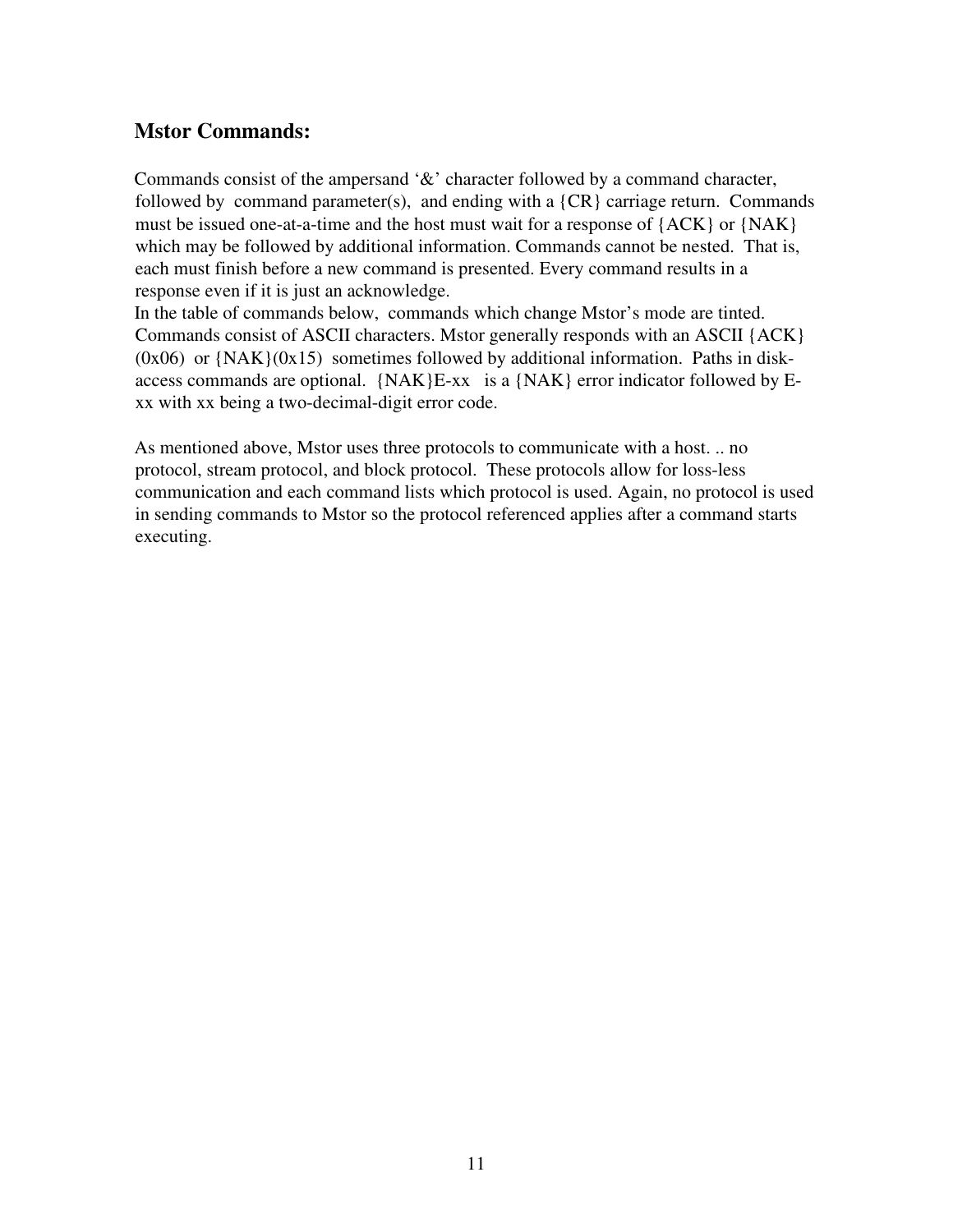|                | <b>Mstor Command List</b>                                                                                                                                                    |  |
|----------------|------------------------------------------------------------------------------------------------------------------------------------------------------------------------------|--|
| <b>Command</b> | <b>Command Description</b>                                                                                                                                                   |  |
| &W             | Write File Stream Mode  uses stream protocol.                                                                                                                                |  |
|                | <b>Typical command: &amp;Wpath/filename.ext{CR}</b> . Mstor responds                                                                                                         |  |
|                | with ${ACK}$ for success or ${NAK}E$ -xx If the specified filename exists                                                                                                    |  |
|                | in the specified directory, it will be overwritten. If it does not exist it will                                                                                             |  |
|                | be created. Mstor then sends single character group-request characters                                                                                                       |  |
|                | and expects the host to respond with a sequence of <i>groupsize</i> characters                                                                                               |  |
|                | which it writes to disk. When the END_OF_SEQUENCE (EOS) string is                                                                                                            |  |
|                | received, or a stream timeout occurs Mstor ends the mode. There is no                                                                                                        |  |
|                | error checking. The file remains open for data pauses of up to the                                                                                                           |  |
|                | streamtimeout period (which can be indefinite). When Mstor receives                                                                                                          |  |
|                | EOS it responds with {ACK}. For stream timeouts or command aborts it                                                                                                         |  |
|                | responds with {NAK}E-xx. Mstor closes the file and returns to                                                                                                                |  |
|                | Command Mode.                                                                                                                                                                |  |
| &w             | Write File Block Mode uses block protocol.                                                                                                                                   |  |
|                | <b>Typical command:</b> $\&$ wpath/filename.ext $\{CR\}$ . Mstor responds with                                                                                               |  |
|                | ${ACK}$ or ${NAK}E$ -xx. If the specified filename exists it will be                                                                                                         |  |
|                | overwritten. If it does not exist it will be created. On {ACK} the host                                                                                                      |  |
|                | then awaits an 'N' requesting the first block. After each validated block                                                                                                    |  |
|                | Mstor sends 'N' to request the next block, or 'Y' to retry that block. This                                                                                                  |  |
|                | continues until the host sends a zero-length block. Block formatting:                                                                                                        |  |
|                |                                                                                                                                                                              |  |
|                | $\angle$ C data-chars KK $>$<br>see above                                                                                                                                    |  |
|                |                                                                                                                                                                              |  |
|                | The $\langle \rangle$ characters are framing characters. For a retry the $\langle \rangle$ frame<br>characters are replaced with []. C is the one byte (binary) count of the |  |
|                | data bytes in the block. KK is a high-byte-first character pair                                                                                                              |  |
|                | representing the continuous sum (16-bit checksum) or 16-bit CRC of all                                                                                                       |  |
|                | characters <i>except</i> the check characters There are C data characters                                                                                                    |  |
|                | contained in the block and C has a maximum value set by <i>blocksize</i>                                                                                                     |  |
|                | While in this mode, no other files can be opened, and no other commands                                                                                                      |  |
|                | can be initiated. The host ends the mode by sending a zero-length block.                                                                                                     |  |
|                | Mstor closes the file, returns an {ACK} character and is available for                                                                                                       |  |
|                | new commands. The host should implement a timeout to handle                                                                                                                  |  |
|                | incomplete or no-response blocks keeping in mind that if Mstor is power-                                                                                                     |  |
|                | cycled while in this mode, it returns to operation in Command Mode and                                                                                                       |  |
|                | will respond to a block request with bad-command {NAK} errors.                                                                                                               |  |
| &R             | Read File Stream Mode uses stream protocol.                                                                                                                                  |  |
|                | Typical command: &Rpath/filename.ext{CR} . Mstor responds                                                                                                                    |  |
|                | with ${ACK}$ or ${NAK}E$ -xx Immediately following the ${ACK}$ is the                                                                                                        |  |
|                | total decimal number of bytes to be returned – the filesize -- enclosed in                                                                                                   |  |
|                | <> brackets. Mstor then waits for group-request characters and delivers                                                                                                      |  |
|                | one groupsize of characters for each request. The host can abort the                                                                                                         |  |

#### **Mstor Command List**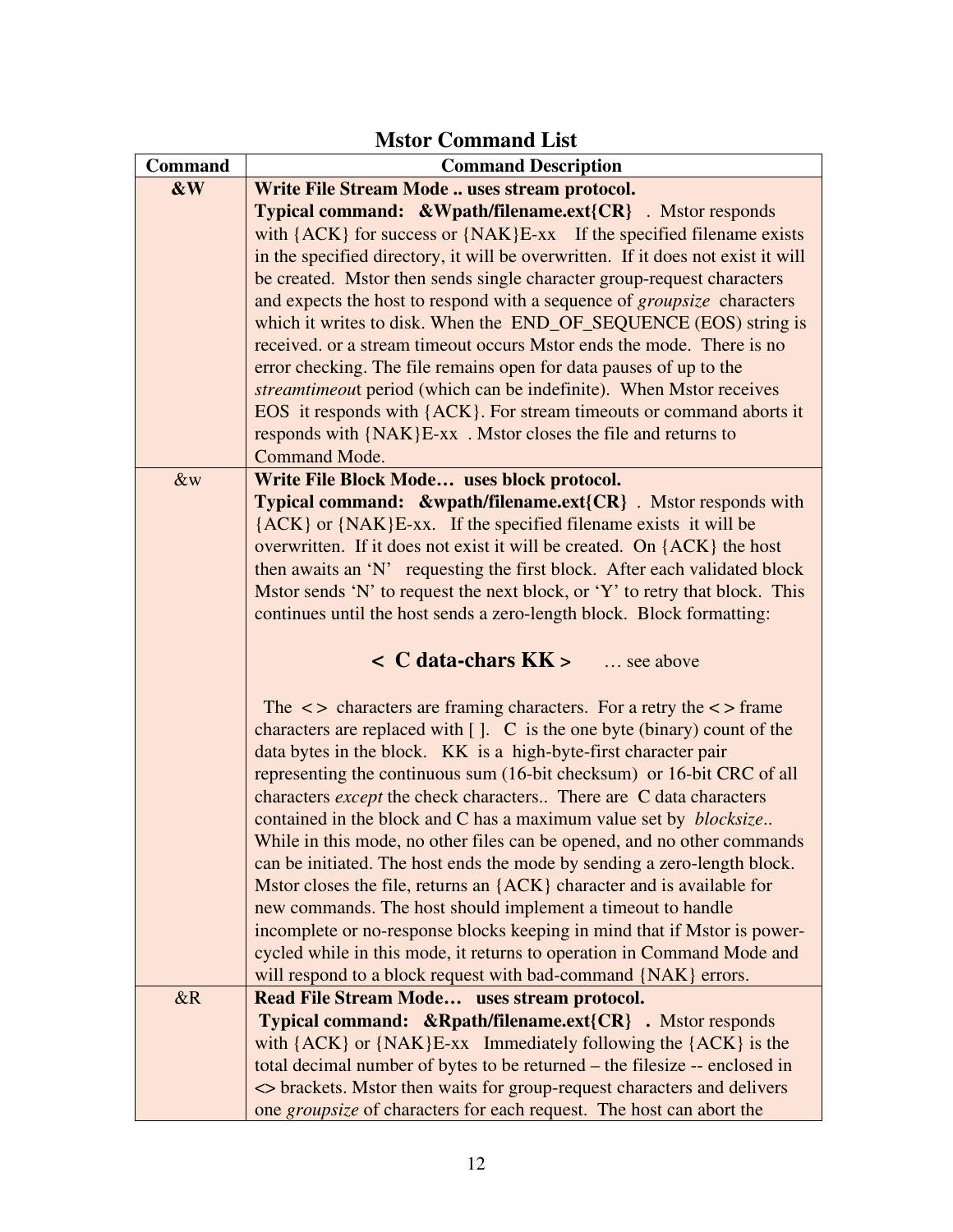|        | operation by sending NAK as a group request. There is no error checking         |
|--------|---------------------------------------------------------------------------------|
|        | of the data stream. Once in Read mode, no other files can be opened and         |
|        | no other commands can be initiated. After all data is sent Mstor closes         |
|        | the file and returns an {ACK}. If the host aborts, Mstor returns                |
|        | {NAK}E-xx to indicate that the transfer was incomplete.                         |
| &r     | Read File Block Mode uses block protocol.                                       |
|        | <b>Typical command: &amp;rpath/filename.ext{CR}</b> . Mstor responds            |
|        | with ${ACK}$ or ${NAK}E-xx$ . On ${ACK}$ Mstor then waits for an 'N'            |
|        | character to return the next block. Mstor returns blocks containing             |
|        | blocksize total characters except for the last block of file data which may     |
|        | be shorter. Block formatting is:                                                |
|        | $\angle C$ data-chars $KK >$ see above                                          |
|        |                                                                                 |
|        | The $\leq$ characters are block framing characters. For a retried block the     |
|        | $\le$ > characters are replaced with []. C is the binary count of data bytes in |
|        | the block. The two KK check characters are a high-byte-first character          |
|        | pair representing a checksum – a continuous sum of all characters except        |
|        | the check characters, or a 16-bit CRC. When Mstor reaches the end-of-           |
|        | file and has sent all file data, it responds with a zero-length block. The      |
|        | host returns an {ACK} and Mstor reverts to Command Mode to accept               |
|        | new commands. (As with other blocks, the host can request a retry of the        |
|        | zero-length block if it fails to validate). The host can abort at any time by   |
|        | returning NAK as a request character causing Mstor to return {NAK}E-            |
|        | xx and exit the mode.                                                           |
| $\&S$  | <b>Seek File Stream Mode uses stream protocol</b>                               |
|        | Typical command: &Soffset>path/filename.ext{CR} . This mode                     |
|        | is identical to the Read File Stream Mode above except that instead of          |
|        | starting from the beginning of the file, reading starts at the byte offset      |
|        | specified as a decimal number of 1 to 10 digits. Mstor responds with            |
|        | ACK<br>bytes-to-transfer> or {NAK}E-xx if the file is not found or the          |
|        | offset is larger than the file (<br>bytes-to-transfer> is the difference        |
|        | between the offset provided and the size of the file so the host should         |
|        | expect this total number of bytes). There is no error checking. Mstor           |
|        | returns one <i>groupsize</i> sequence of file characters in response to each    |
|        | group-request character. Once in Seek mode, no other files can be opened        |
|        | and no other commands can be initiated. When Mstor reaches end-of-file          |
|        | it responds with {ACK}, closes the file and returns to Command Mode.            |
|        | During receipt the host can abort by issuing an 'X' as the group-request        |
|        | character. Mstor returns {NAK}E-xx and exits the mode.                          |
| $\&$ s | Seek File Block Mode uses block protocol.                                       |
|        | Typical command: &soffset>path/filename.ext{CR}<br>$\therefore$ This mode is    |
|        | identical to the Read File Block Mode above except that reading begins at       |
|        | the specified byte offset which is a 1 to 10 digit decimal number. Mstor        |
|        | responds with {ACK} or {NAK}E-xx. Mstor then waits for an 'N'                   |
|        | character to return the next block. Refer to the &r command above for           |
|        | further details.                                                                |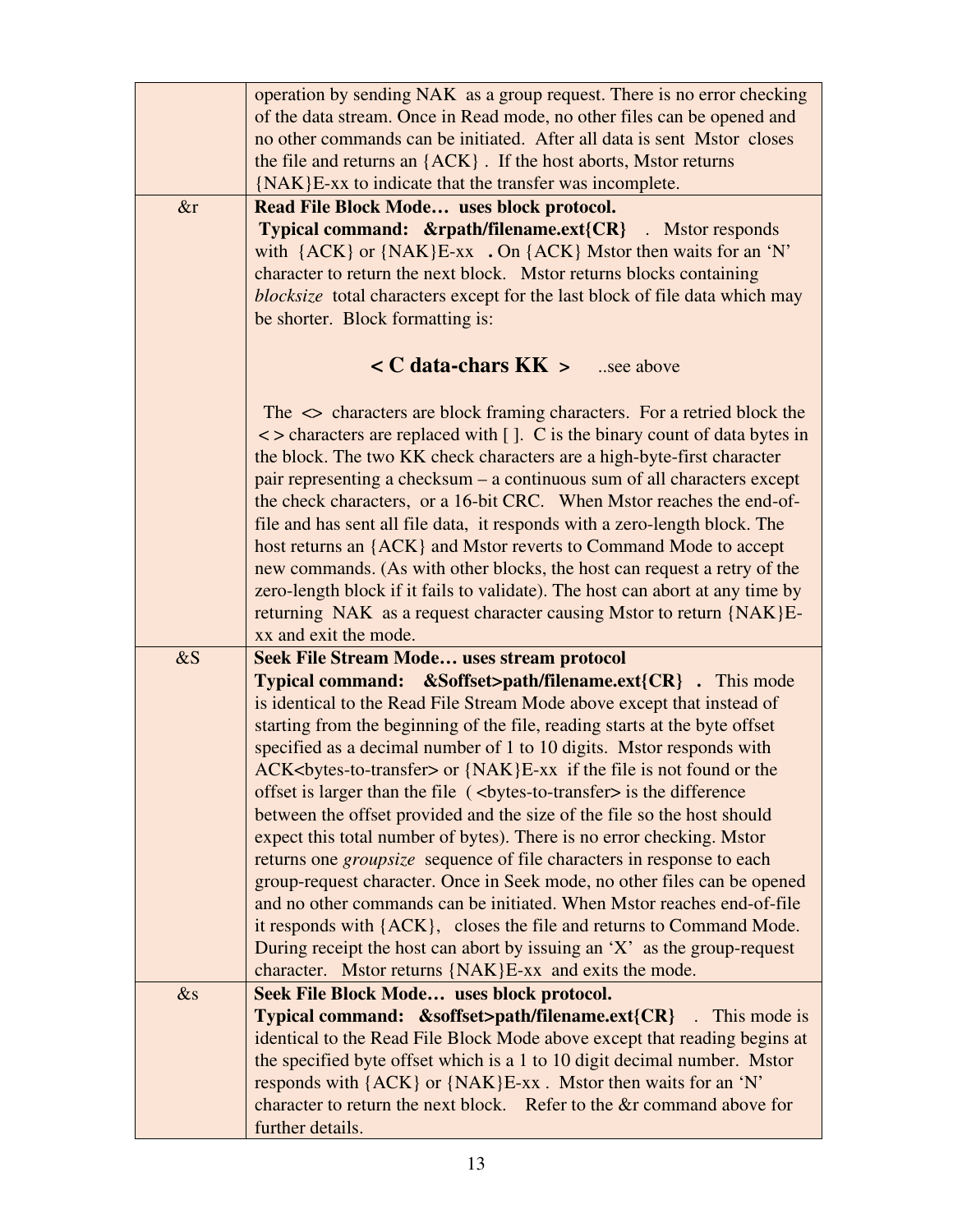| &AA | <b>Append File Stream Mode uses stream protocol.</b>                                      |
|-----|-------------------------------------------------------------------------------------------|
|     | <b>Typical command:</b> $\&$ Apath/filename.ext{CR} . Identical to the $\&$ W             |
|     | command above except that the file is NOT overwritten, it is appended. If                 |
|     | the file does not exist it is created.                                                    |
| &a  | Append File Block Mode uses block protocol.                                               |
|     | Typical command: &apath/filename.ext{CR} . Identical to the &w                            |
|     | command above except that an existing fille will be appended rather than                  |
|     | being overwritten.                                                                        |
| &L  | List Files (Stream Mode)  uses stream protocol.                                           |
|     | <b>Typical command: &amp;Lpath/mask{CR}</b> . Mstor returns {ACK} if                      |
|     | the directory is found and mask is valid, or $\{NAK\}E$ -xx. The file list is             |
|     | streamed in groups of characters as controlled by <i>groupsize</i> as the host            |
|     | repeatedly requests groups. The host can abort the streaming file list by                 |
|     | sending NAK as the request character. Any other character returns the                     |
|     | next group of file list characters. File 'items' are returned as described                |
|     | above and when the last character of a group is {ACK} the data has                        |
|     | ended. See above for the format of the file-items returned. Wildcards '*'                 |
|     | and '?' can be included in the mask. If no path and no mask is provided a                 |
|     | default mask of *.* is assumed. If a path is included in the command, a                   |
|     | mask MUST also be included.                                                               |
| &D  | List Directories (Stream Mode)  uses stream protocol.                                     |
|     | <b>Typical command:</b> $\&$ <b>Dpath/mask{CR}</b> . Mstor returns an $\{ACK\}$           |
|     | for a valid path or $\{NAK\}E$ -xx. It does NOT descend down into                         |
|     | subsequent subdirs to list any deeper subdirectories, so does not create a                |
|     | descending tree. It lists only the subdirs immediately under the specified                |
|     | directory/path. The list is streamed in groups of characters as controlled                |
|     | by groupsize as the host repeatedly requests groups. The host can abort                   |
|     | the streaming file list by sending NAK as the request character. Any other                |
|     | character returns the next group of characters. Directory 'items' are                     |
|     | returned as described above and when the last character of a group is                     |
|     | {ACK} the data has ended. See above for the format of the directory                       |
|     | items returned. Wildcards '*' and '?' can be included in the mask. If no                  |
|     | path and no mask is provided a default mask of *.* is assumed. If a path                  |
|     | is included in the command, a mask MUST also be included.                                 |
| &E  | Set/Get END_OF_SEQUENCE string uses no protocol.                                          |
|     | Typical command: $\&E{CR}$ or $\&EABC$ ?10-%ne\9d+@{CR}.                                  |
|     | Mstor returns ${ACK}$ or ${NAK}$ e-xx and with no parameter included in                   |
|     | the command, returns the current 16-byte EOS. With a 16-byte parameter                    |
|     | it sets Mstor's EOS bytes and saves it in non-volatile memory. The host                   |
|     | should retain and use this value to terminate its write-streams. When in                  |
|     | the streaming Write/Append modes, Mstor continually monitors the                          |
|     | incoming data stream for this sequence of bytes. When detected (and                       |
|     | followed by no additional bytes for 250ms), Mstor recognizes that the                     |
|     | host is done streaming, so terminates the mode. The Mstor default 16-                     |
|     | character EOS array:                                                                      |
|     | eos_array[16] = { $0x41$ , $0x02$ , $0xFE$ , $0x33$ , $0x17$ , $0x99$ , $0x80$ , $0x12$ , |
|     | 0x53, 0xCD, 0xA7, 0x09, 0xB6, 0xE3, 0x72, 0x68}                                           |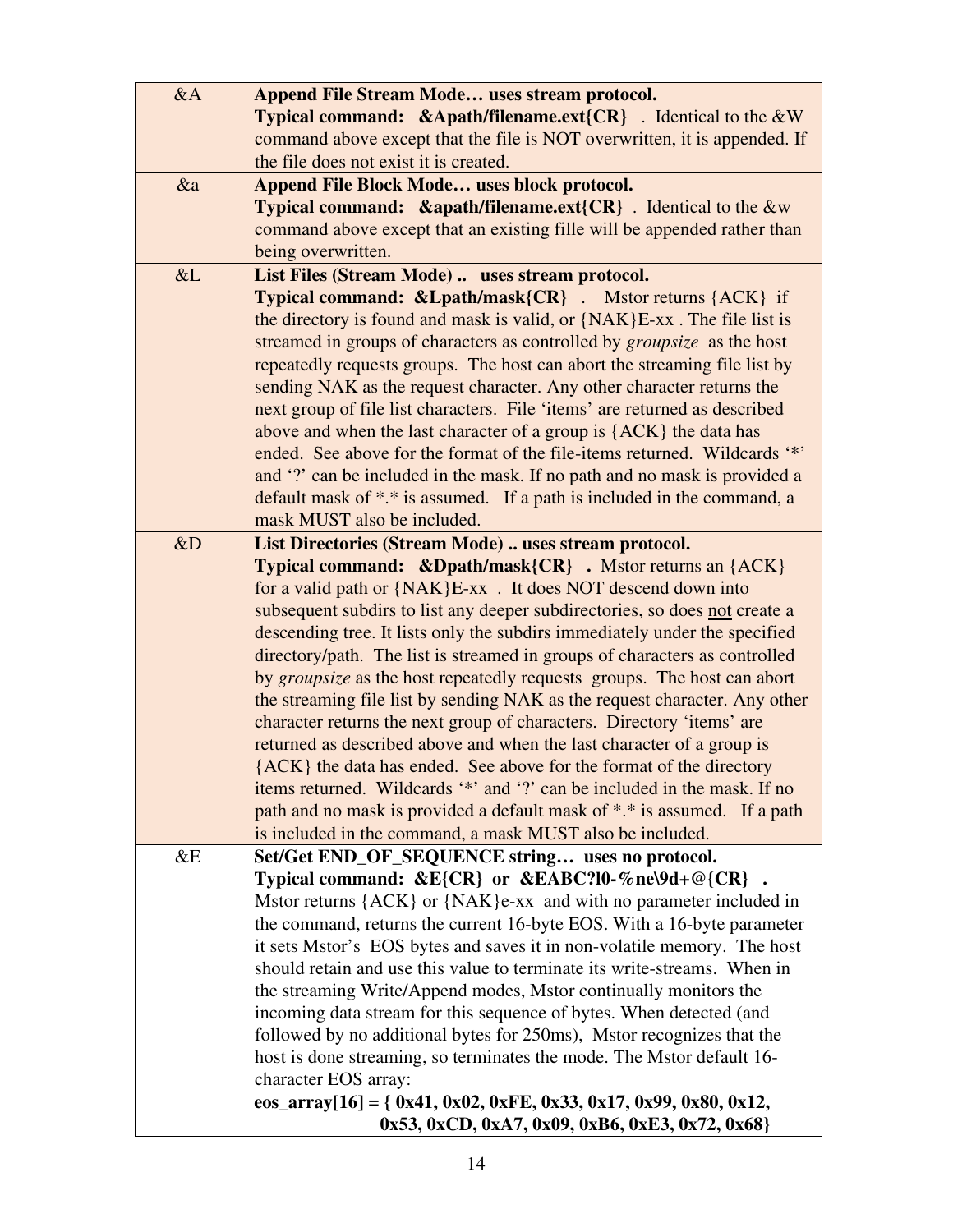|        | Streaming Write/Append are the only modes which use the EOS array.               |  |
|--------|----------------------------------------------------------------------------------|--|
|        | Note that this array is NOT terminated with a null, but is referred to as a      |  |
|        | string also.                                                                     |  |
| $\&g$  | Get/Set Group Size.  uses no protocol                                            |  |
|        | <b>Typical command: &amp;g32{CR}</b> . With no parameter Mstor returns           |  |
|        | the current <i>groupsize</i> as a 2/3 digit decimal number. With a 2/3 digit     |  |
|        | decimal number parameter (16 to 250) it sets the groupsize. Groupsize            |  |
|        | is used in streaming transfers and defines the number of bytes returned in       |  |
|        | response to each single-character request from the receiver. This allows         |  |
|        | allows communications with limited-size buffers, and provides the                |  |
|        | receiver time to process that data, before requesting another group. Mstor       |  |
|        | issues ${ACK}$ on success or ${NAK}E$ -xx where xx is a two-decimal-digit        |  |
|        |                                                                                  |  |
|        | error code. (Host must have a serial receive buffer of at least 16               |  |
|        | characters).                                                                     |  |
| &Ν     | Rename a File.  uses no protocol.                                                |  |
|        | Typical command: &Npath/filename.ext> newname.ext{CR}.                           |  |
|        | Mstor returns ${ACK}$ on success or ${NAK}$ E-xx. Note that the existing         |  |
|        | file may be preceded with a directory path string, but newname must not.         |  |
|        | The newly named file will remain where the original was. Filenames               |  |
|        | must confirm to 8.3 format.                                                      |  |
| &F     | Delete a File uses no protocol                                                   |  |
|        | <b>Typical command</b><br>$\&$ Fpath/filename.ext $\{CR\}$ . Mstor returns       |  |
|        | {ACK} on success or {NAK}E-xx The file can be above or below the                 |  |
|        | current directory in the directory tree and its location is specified with the   |  |
|        | optional path string.                                                            |  |
| &B     | Set/Get the BlockSize for Block Transfers uses no protocol                       |  |
|        | <b>Typical command &amp;B35{CR}</b> . Mstor returns ${ACK}$ on success or        |  |
|        | {NAK}E-xx where xx is a two-decimal-digit error code With no                     |  |
|        | parameter it returns the current <i>blocksize</i> , and with a 2/3 decimal digit |  |
|        | parameter sets to $16 - 250$ and saves to non-volatile memory. The               |  |
|        | smallest blocks incur significant framing overhead during block-mode             |  |
|        | transfers, but can be useful in systems with limited resources.                  |  |
| &b     | <b>Set/Get Block Timeout uses no protocol</b>                                    |  |
|        | Typical command: &b10{CR}                                                        |  |
|        | Mstor returns {ACK} on success or {NAK}E-xx where xx is a two-                   |  |
|        | decimal-digit error code. With no parameters it returns the current block-       |  |
|        | time out. With a parameter of 1-254 it sets the block-time out in 100ms          |  |
|        | increments to 0.1 sec to 25.4 sec. A setting of 255 defines an indefinite        |  |
|        | block timeout. During block mode writes, if an Mstor-requested block is          |  |
|        | not fully received within this time, Mstor requests a retry of the block. 3      |  |
|        | consecutive block timeouts ends the mode and returns an error. The host          |  |
|        | should implement a similar timeout and block-retry mechanism as outline          |  |
|        | in the sample code provided for block mode reads.                                |  |
| $\&$ o | <b>Set/Get Stream Timeout</b> uses no protocol                                   |  |
|        | Typical command: &o20{CR}                                                        |  |
|        | With no parameters it returns the current stream-timeout. With a                 |  |
|        | parameter of 1-254 it sets the stream-timeout to 0.1sec to 25.4 seconds.         |  |
|        |                                                                                  |  |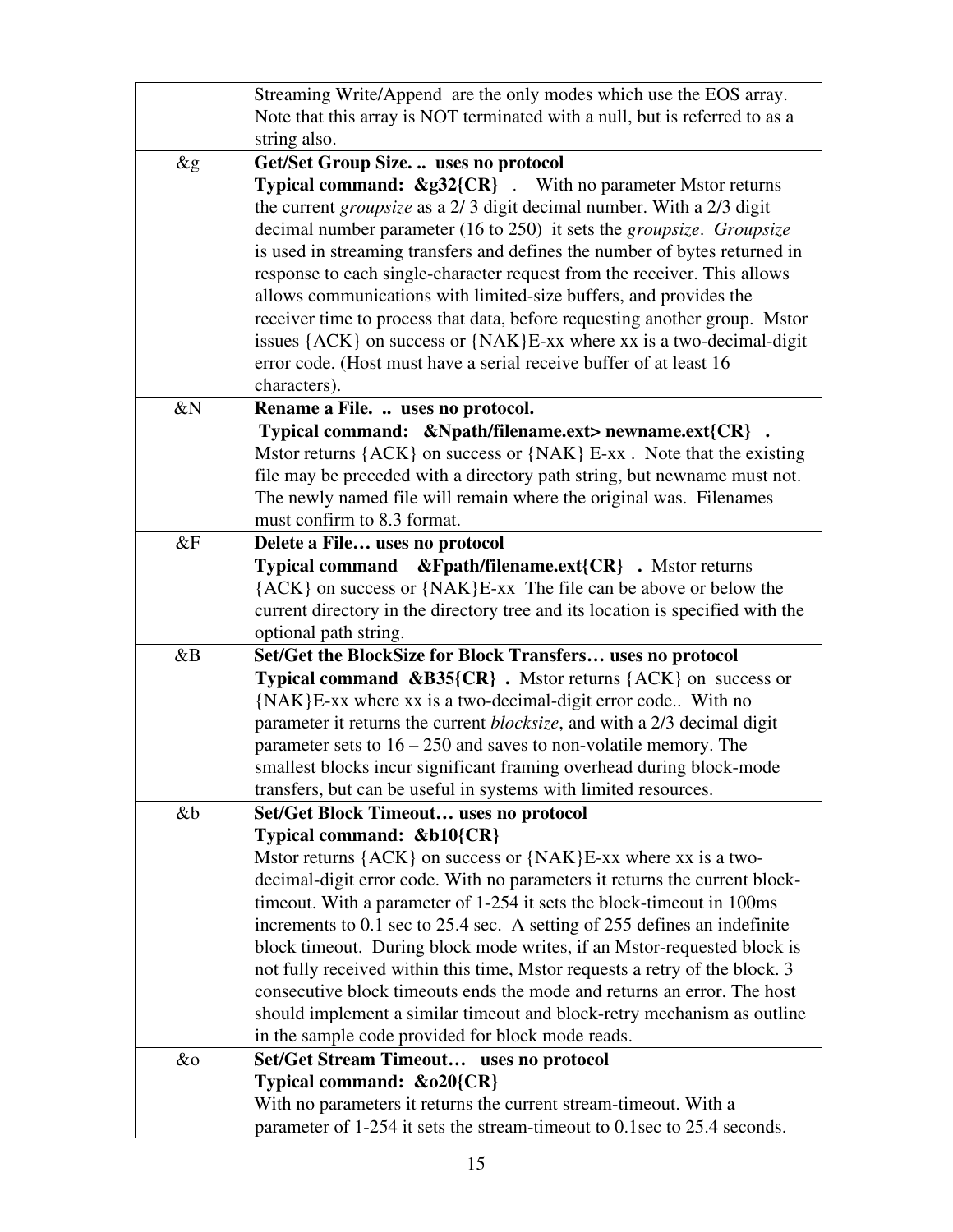|                | A value of 255 sets an indefinite stream time out defeating the feature.              |
|----------------|---------------------------------------------------------------------------------------|
|                | During stream mode writes, if an Mstor-requested group is not received                |
|                | within this time, Mstor terminates the mode and returns {NAK}E-xx.                    |
|                | During stream mode reads, if Mstor does not receive a group-request for               |
|                | this period of time it ends the mode and returns {NAK}E-xx.                           |
| & <sub>C</sub> | Change Directory  uses no protocol. - move up or down in the                          |
|                | directory tree. Typical command: & Cmydir/nextdir/ . This will                        |
|                | move Mstor down into mydir, then into nextdir below the current                       |
|                | <i>directory.</i> & C/mydir/nextdir modes two levels below the root directory         |
|                | because the leading / references the root. Mstor allows the use of either             |
|                | foreslashes, '/' or backslashes '\' in path strings. Mstor responds with              |
|                | {ACK} if the command was successful, or {NAK} followed by E-xx                        |
|                | where xx is a two decimal digit error-code.                                           |
|                | To move up in the directory structure, use the  (two dot shortcut) format             |
|                | which moves up one level in the directory tree. Ex: $\& C \dots \{CR\}$ moves         |
|                | two levels up. The host must have knowledge of the directory structure                |
|                | in order to successfully move within it.                                              |
| $\&M$          | Make New Sub Directory uses no protocol                                               |
|                | <b>Typical command: &amp;M/path/newdir{CR}</b> . Mstor returns {ACK} on               |
|                | success or {NAK}E-xx on error. . The new directory must not already                   |
|                | exist. All directory names must must be in 8.3 format. Path is optional               |
|                | and can be above the current directory level, or below it in a different              |
|                | branch such as &M/brnch2/newdir.abc                                                   |
|                |                                                                                       |
|                |                                                                                       |
| &Κ             | Delete a Sub Directory uses no protocol                                               |
|                | Typical command: K[MODE]path/dirname Mstor returns {ACK}                              |
|                | on success or {NAK}E-xx. Note that this command requires a mode of                    |
|                | operation as follows:                                                                 |
|                | [MODE] is one of two characters specifying :                                          |
|                | P (which defines Protected Mode) The directory will ONLY be deleted if                |
|                | it is empty.                                                                          |
|                | U (which defines Unprotected Mode). The directory and all contained                   |
|                | files and subdirectories will be unconditionally deleted.                             |
|                | All directories must be in 8.3 format. Note that the subdirectory can be              |
|                | above or below the current level using the appropriate path. Refer to the             |
|                | &C command for path string info. The root directory cannot be deleted.                |
| $&$ T          | Get/Set Real-Time Clock (12 Hr format) uses stream protocol                           |
|                | <b>Typical commands: <math>\&amp;T{CR}</math>.</b> Mstor returns ${ACK}$ and awaits a |
|                | group request to stream the response using stream protocol:                           |
|                |                                                                                       |
|                | YYYY-MM-DD HH:MM:SSxM{ACK}                                                            |
|                | Year is 4 characters, then Month/Day/Hour/Minute/Second are all two                   |
|                | characters $\dots x = A$ or P representing AM or PM. For each request                 |
|                | character received Mstor returns one group-size of characters. When the               |
|                | last byte of a group is {ACK} the output is complete. If the host delays              |
|                | longer than Stream-Timeout in its requests, Mstor terminates the                      |
|                | command.                                                                              |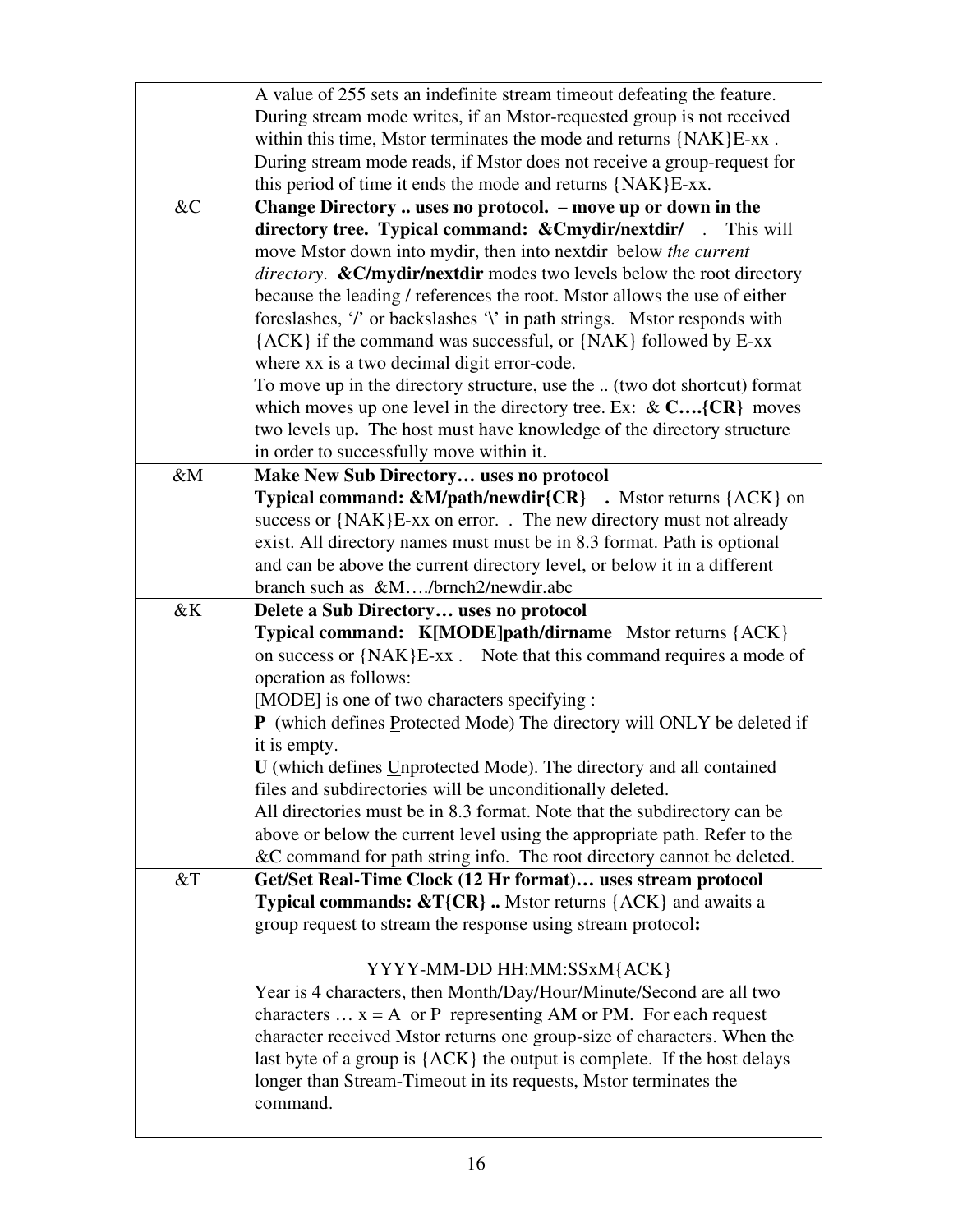|       | &TYYYY-MM-DD HH:MM:SSxM{CR}. Mstor sets the clock to                       |
|-------|----------------------------------------------------------------------------|
|       | this time. Return is ${ACK}$ or ${NAK}E$ -xx. Mstor has a large receive    |
|       | buffer and can accept the entire command so no protocol is used. The       |
|       | returned time can be invalid (all zero's) if the clock has not been set or |
|       | the battery has discharged.                                                |
| &V    | <b>Get Mstor Code Version uses no protocol</b>                             |
|       | <b>Typical command:</b> $&V{CR}$ Mstor returns ${ACK}$ followed by a       |
|       | string containing the current code version number i.e. 'MSTOR              |
|       | $V1.02a'$ {ACK}. Since this string is always less than 16 characters no    |
|       | protocol is used to return it to the host.                                 |
| $\&P$ | Get/Set Mstor Power State uses no protocol Typical Commands:               |
|       | $\&P{CR}$ - returns {ACK} followed by N = USB power-ON, or                 |
|       | F=USB power OFF                                                            |
|       | 2) $\&$ PF{CR} – Power-Down the USB drive.                                 |
|       | 3) $\&$ PN{CR} – Power-UP the USB drive.                                   |
|       | $\&$ PS{CR} - Go to low-power Sleep state<br>4)                            |

 To minimize the code required of a small microcontroller, setting the Real-Time clock, block size, block-timeout, group size, stream-timeout and END\_OF\_SEQUENCE array can all be performed using the Mstor Setup application on a PC since all these values are saved in Mstor's non volatile memory. And if you pre-create the USB disk's directory structure on a PC, then the directory structure creation can be 'outsourced' as well. This minimizes the host computer source code needed to configure and operate the USB disk.

# **Mstor Hardware Resets:**

As an asynchronous device like Mstor sequences through various operations it can get out of sync with its host. Even with Mstor's fail-safe stream and block timers a reset may still be needed to force a return to a known state. Mstor also requires a hard reset to wake up from its low power SLEEP state. A 'hard-reset' can be applied using several methods. Mstor restarts operation in Command Mode with all files closed, and all values set to their most recent user settings – it's power-up state.

- 1) Issuing an RS232 'break state' for at least 100ms. This is not a single RS232 character but rather an RS232 state that holds the host's TX signal active continually. Many host serial ports provide this capability. Mstor hardware detects this and generates a hardware reset.
- 2) Setting the RS232 RTS (request to send) signal active for a minimum of 5ms. (Mstor does not use RTS as a serial handshake signal). The RTS signal is internally 'lightly' held at an inactive state so if the host does not drive this signal, it should not be wired in the DB9 cable to prevent noise pickup.
- 3) Remove and reapply power.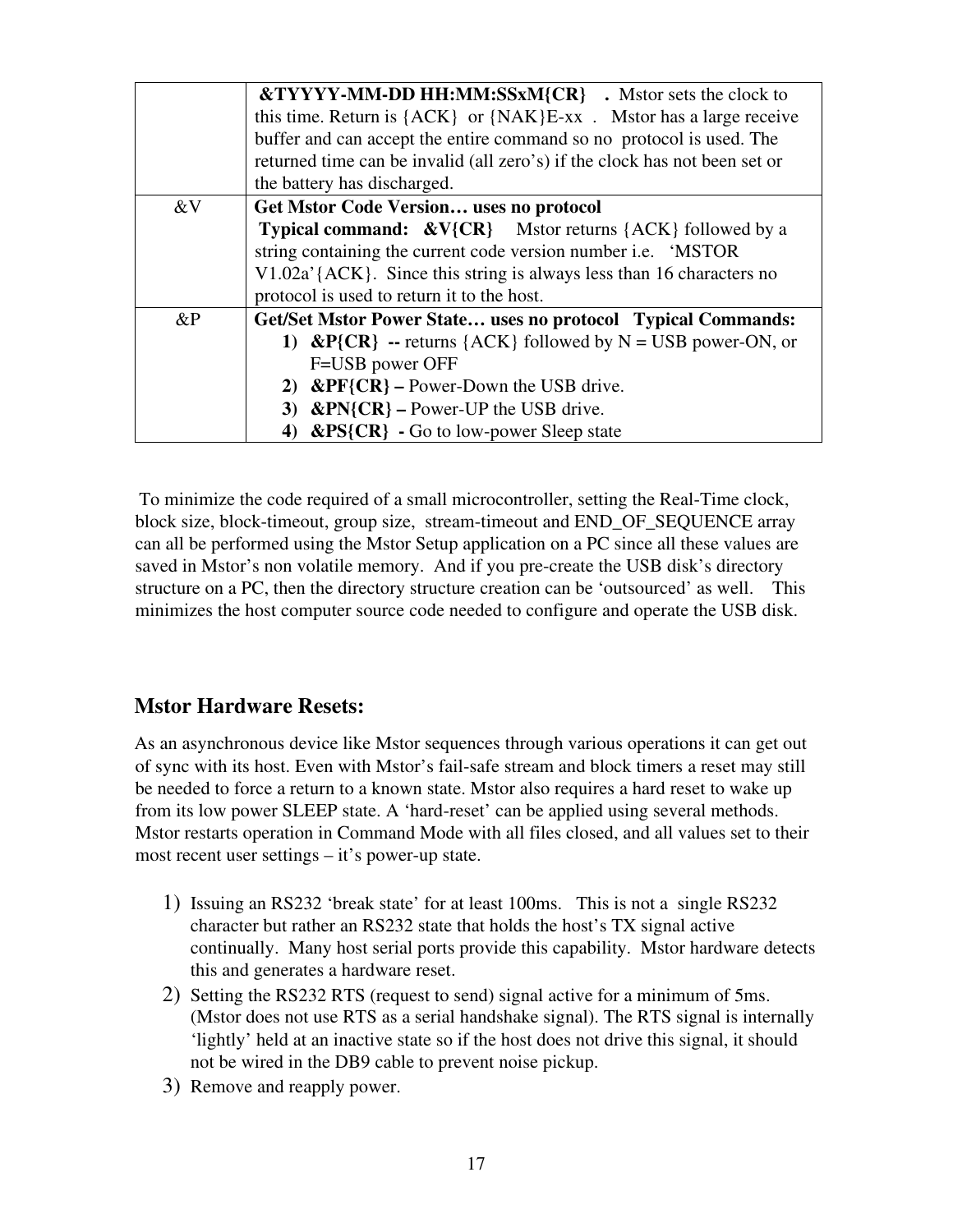#### **Mstor Power States:**

Mstor has 3 power-states in which it can operate:

- 1) **Fully Powered.** This is the state that Mstor enters when power is first applied, or after any of the above resets are applied. It is fully active, the USB port and any connected drive is fully powered and ready to execute disk access or system configuration commands. Mstor's green LED slows its flash rate once the USB drive is initialized and ready. (Mstor requires approximately 35mA, and a USB drive typically requires an additional 30-80mA).
- 2) **USB Powered-Down.** Mstor is operational for non-disk access commands (such as configuration commands), but the USB drive power is turned off reducing overall power consumption to about 50% of full power. Mstor's green power LED flashes very quickly indicating that no USB drive is detected. The &PN command (see above) is available to re-power the drive and return to the fully powered state in the few seconds required to enumerate the drive (re-initialize USB communications). And the &PS command is available to put Mstor into an extremely low-power sleep state.
- 3) **Sleep State.** Mstor is completely shut down except for the very low power realtime clock that remains running. Mstor will not respond to serial commands, no LEDs light and the USB drive is powered down. While power is applied, the microcmps of power used are supplied from the power supply. If power is removed, the internal battery continues to operate the real-time clock for up to 3 months. When power returns Mstor returns to full powered operation and recharges its internal battery. In this state Mstor can be reset using the RTS signal, or by removing and re-applying power.

# **Timekeeping and File TimeStamps:**

Mstor provides a battery-backed real-time clock for time- stamping files when they are created and updated. During manufacture and testing each Mstor internal clock is set to Pacific Standard Time. It is accurate to a few seconds per month and the internal battery will keep this clock active for 3 months or more in the sleep state. The internal battery recharges when power is applied. If powered down for an extended period and the battery discharges, the clock will need to be reset. (See  $&T$  command above). Mstor time is readable and can act as the real-time clock reference for your system.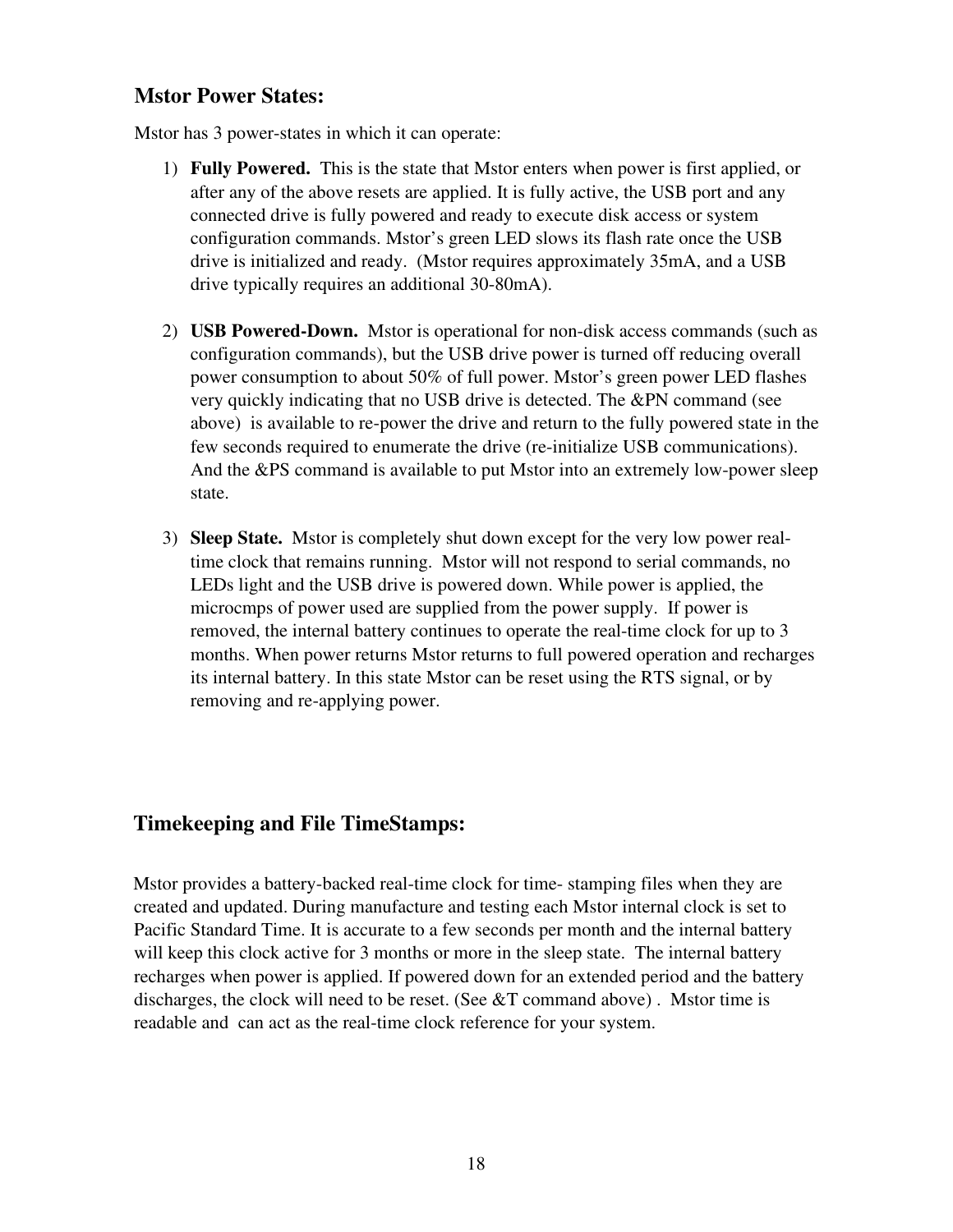# **Reliability Features:**

Mstor implements an internal watchdog timer, and a power-level monitor. If the applied power drops to 4.5V Mstor aborts any disk operations in progress and enters sleep mode – everything shuts down except the real-time clock which is powered by the battery. When valid power returns (and transitions to an operational level in 100ms or less) Mstor automatically resets and resumes operation.

# **RS232 Baud Rate Control:**

The RS232 baud rate is set using the 3 internal shorting jumpers as shown below in the Table. To access these jumpers the case must be opened. Very slow baud rates are included so Mstor can be installed at a distant location. Parity is not supported since the block-transfer modes provide much better error checking. The table shows shaded blocks where shunts are to be installed.

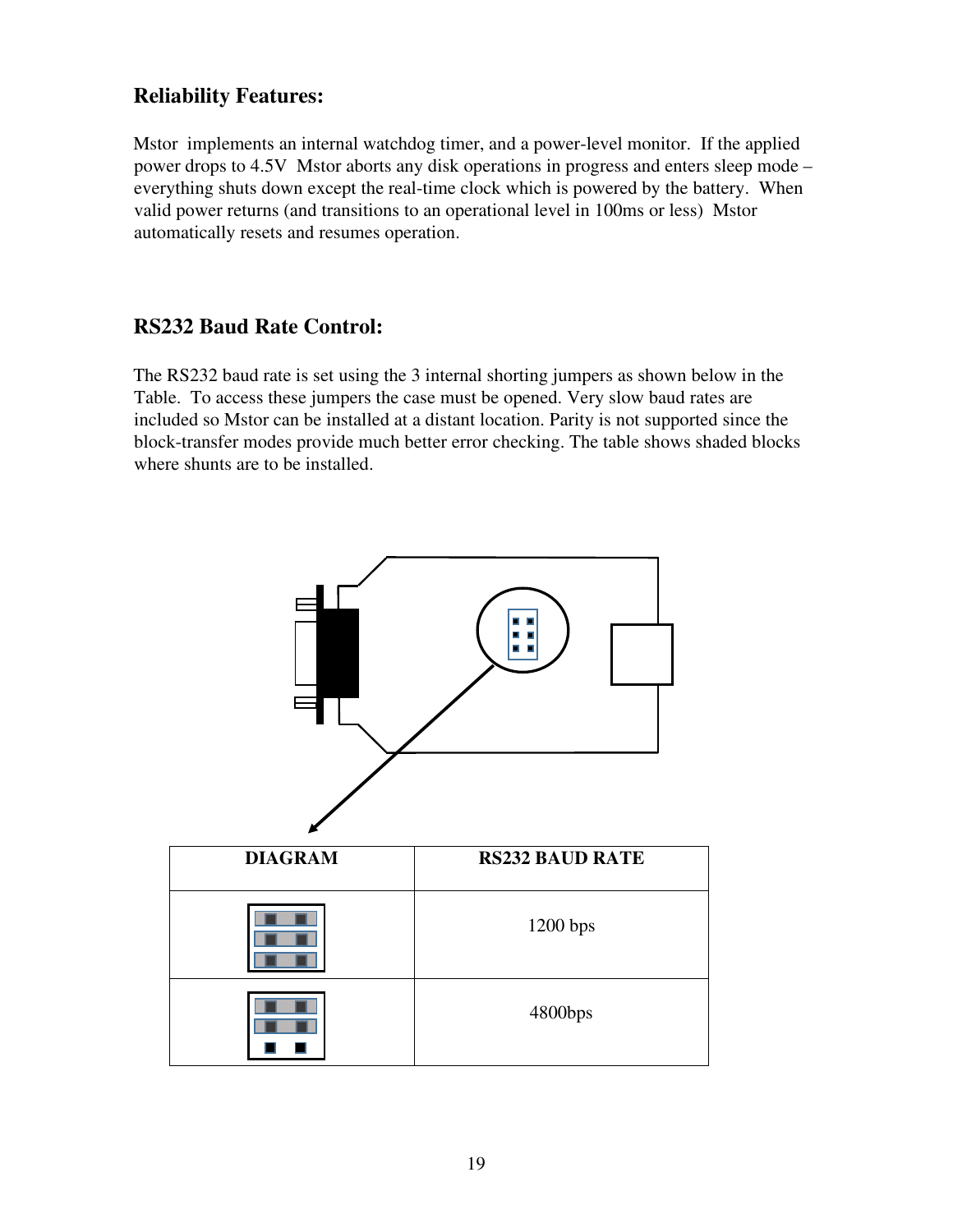

Mstor devices are configured for 9600 baud when shipped.

# **RS-232 Signal Compatibility:**

Mstor is compatible with standard RS-232 signals levels which go both positive and negative (above and below 0 volts) and is also compatible with the 0-5 volt signal levels used in some systems. The ST202 RS-232 driver has a receive threshold at +1.2 volts above ground so even signals that do not go below ground operate reliably.

# **Power Application:**

Mstor requires +5VDC internally to operate and it provides this power to the USB port for the USB drive. There are two ways to apply power Mstor:

- 1) Apply 5VDC to a pin 4 or 6 of the DB9 connector depending on model.
- 2) Apply 6-9VDC power to the power jack from a wall-adapter.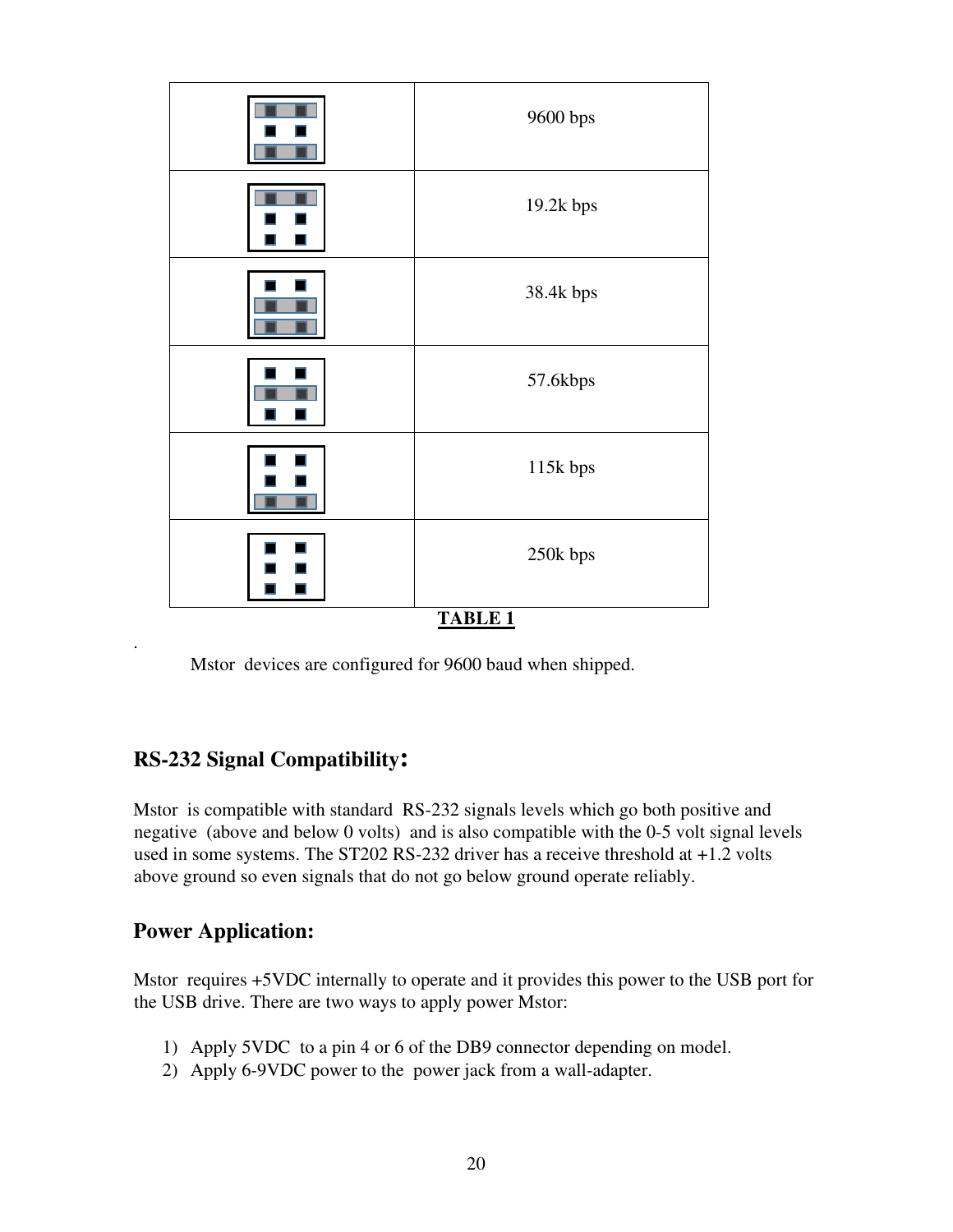| <b>NO_ERROR</b>                 | 0              |
|---------------------------------|----------------|
| <b>BAD COMMAND</b>              | 1              |
| FILE NOT FOUND                  | $\overline{2}$ |
| DIRECTORY NOT FOUND             | 3              |
| <b>FAILED TO OPEN FILE</b>      | $\overline{4}$ |
| <b>FAILED_TO_CLOSE_FILE</b>     | 5              |
| <b>INVALID_PARAMETER</b>        | 6              |
| <b>INVALID COMMAND LENGTH</b>   | 7              |
| FILE WRITE ERROR                | 8              |
| WRITE TIMEOUT OCCURRED          | 9              |
| <b>DIR PATH ERROR</b>           | 10             |
| UNKNOWN COMMAND STATE           | 11             |
| FAILED_TO_CREATE_DIRECTORY      | 12             |
| <b>BAD MASK</b>                 | 13             |
| <b>FAILED TO DELETE FILE</b>    | 14             |
| <b>FAILED_TO_DELETE</b>         | 15             |
| INVALID_COMMAND_MODE            | 16             |
| <b>SEEK ERROR</b>               | 17             |
| TOO_MANY_CONSECUTIVE_RETRIES 18 |                |
| <b>INVALID 8P3NAME</b>          | 19             |
| WILDCARDS NOT ALLOWED           | 20             |
| <b>SEEK POSITION ERROR</b>      | 21             |
| <b>GENERAL_SEEK_ERROR</b>       | 22             |
| TIMEOUT OR USER ABORT           | 24             |
| FAILED_TO_RENAME_FILE           | 25             |
| FILE_WRITE_FAILURE              | 26             |
| STREAM_TIMEOUT                  | 27             |
| <b>COMMAND TOO LONG</b>         | 28             |
| INVALID_DECIMAL_POSITION        | 29             |
| <b>INVALID 8P3 CHARACTER</b>    | 30             |
| FNAME_TOO_LONG                  | 31             |
| DISK_NOT_READY                  | 32             |
| <b>INVALID BLOCK</b>            | 33             |
| <b>GENERAL ERROR</b>            | 34             |
| SOURCE NOT FOUND                | 35             |
| <b>USER_ABORT</b>               | 36             |
| <b>BLOCK COMMAND TIMEOUT</b>    | 37             |
| INVALID_RETRY_REQUEST           | 38             |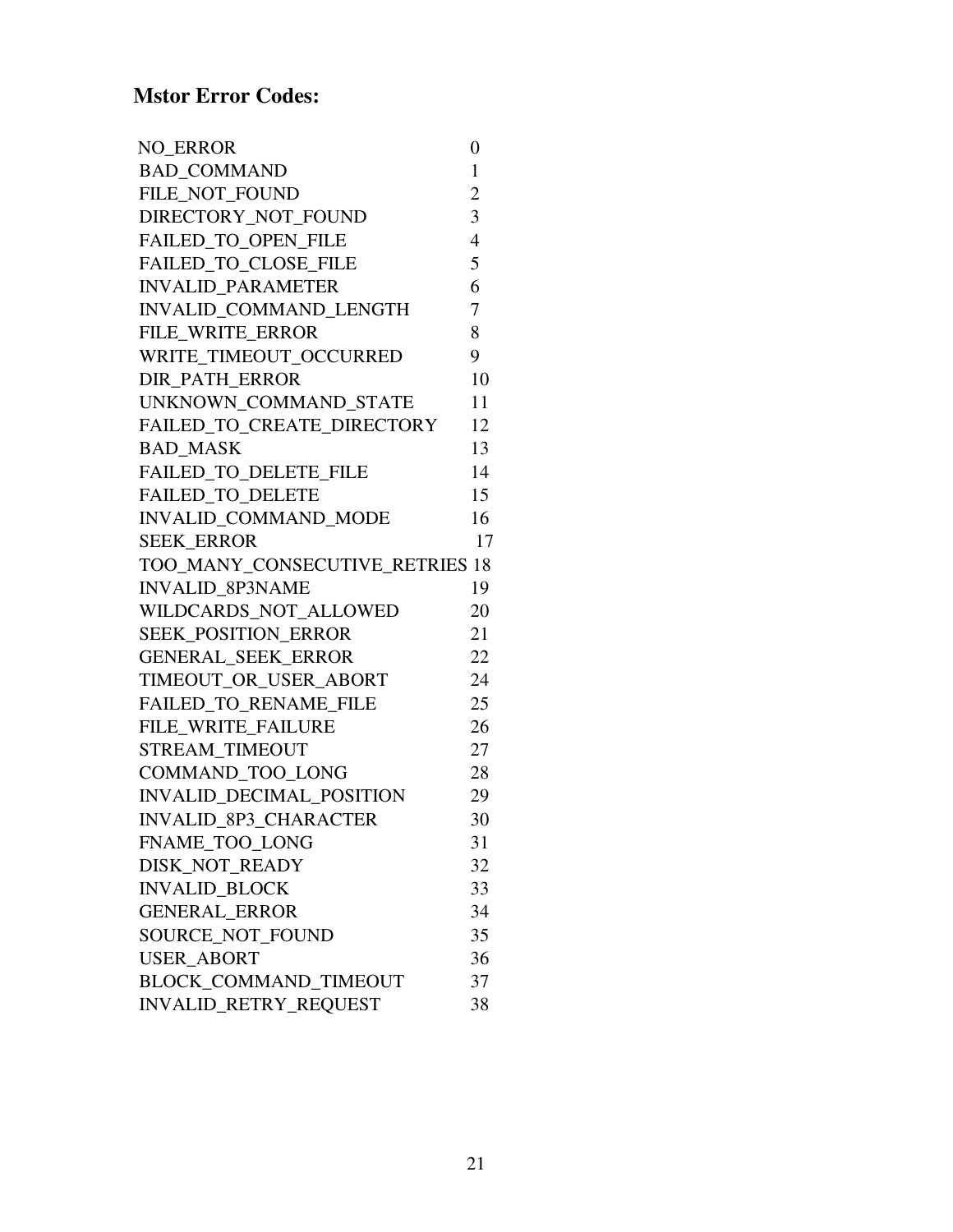# **Mstor MODELS AVAILABLE**

| Model#      | <b>Features</b>                     |
|-------------|-------------------------------------|
| $Mstor-014$ | (DCE) 5VDC power on pin 4 of DB9    |
| Mstor-016   | (DCE) 5VDC power on pin 6 of DB9    |
| Mstor-034   | (DTE) 5VDC power on pin 4 of DB9    |
| Mstor-036   | (DTE) 5VDC power on pin 6 of DB9    |
| Mstor-024   | (DCE) 6-9 VDC power from wall-brick |
| Mstor-044   | (DTE) 6-9 VDC power from wall-brick |

# **TABLE 2**

#### **Power Considerations:**

 USB ports are sometimes used for battery chargers, lighting power sources or powering external rotating-disk USB drives. The Mstor USB port should *not be used for any of these devices*. Typical solid-state USB 'thumb' drives require 40-80ma, and while standard USB 2.0 ports can provide up to 500ma for device operation or charging, Mstor is limited to USB drives that require no more than 100ma.

# **Mstor Physical, Electrical, Environmental Specifications**

#### **Physical:**

| Size:                        | $(2.9" \times 1.7" \times 0.9"$ not including USB drive |
|------------------------------|---------------------------------------------------------|
| Weight:                      | 3oz                                                     |
| <b>USB</b> Connector:        | Standard Type-A                                         |
| Host Connector:              | DB9 female                                              |
| Case Color:                  | <b>Black</b>                                            |
| <b>Power Jack Connector:</b> | $5mm X 2.1mm$ (Ctr Positive)                            |